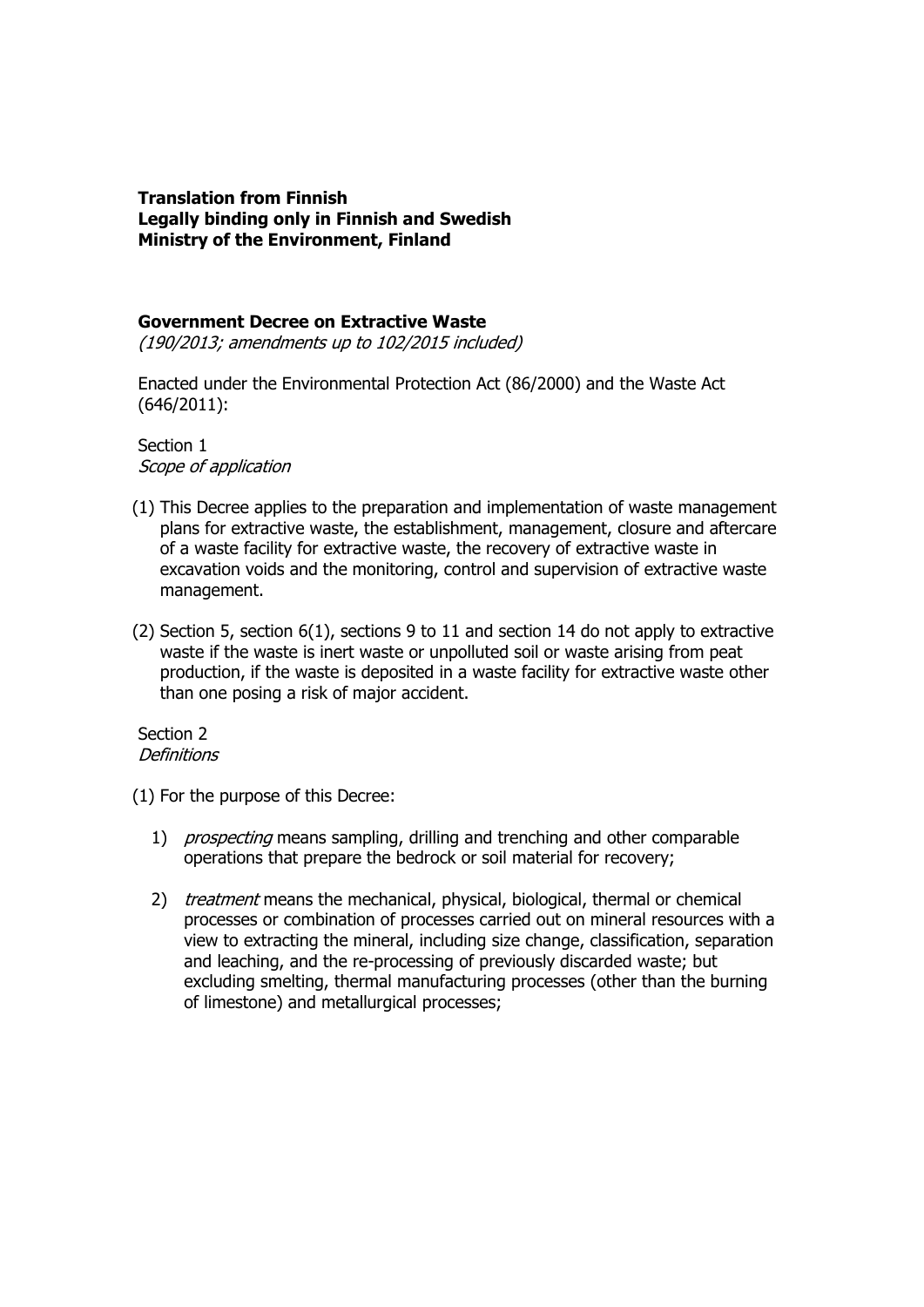- 3) tailings means the waste solids or slurries that remain after the treatment of minerals to remove the valuable minerals from the less valuable rock by crushing, grinding, size-sorting, flotation, other physico-chemical treatment or other separation processes;
- 4) *inert waste* means extractive waste that meets the criteria specified in Annex 1;
- 5) unpolluted soil means organic or inorganic material which is removed from the top layer of the bedrock or the upper layer of the ground and which is in its natural state or which does not contain harmful substances that might cause pollution of the environment or pose a risk of pollution;
- 6) leachate means liquid percolating through the deposited waste and emitted from or contained within a waste facility, including polluted drainage, which may adversely affect the environment if not appropriately treated;
- 7) waste facility for extractive waste means an area connected to a production site, where the solids, slurry or liquid extractive waste arising from the production is deposited;
- 8) waste facility for extractive waste posing a risk of major accident means a waste facility for extractive waste that meets the criteria laid down in Annex 2.
- (2) An area connected to earthworks and hydraulic construction sites where extractive waste arising from stone quarrying and rock crushing as part of the operations is deposited is not a waste facility for extractive waste, referred to in subsection 1(7) above. Excavation voids where extractive waste arising from the operations is placed back for rehabilitation or for construction purposes are also not regarded as waste facilities for extractive waste. With the exception of facilities posing a risk of major accident, an area where the following wastes are deposited is not regarded as a waste facility for extractive waste:
	- a) unpolluted soil, inert waste or extractive waste arising from prospecting or peat production that is not hazardous waste, if the period is less than three years;
	- b) other non-hazardous extractive waste not referred to in subparagraph a, if the period is less than one year.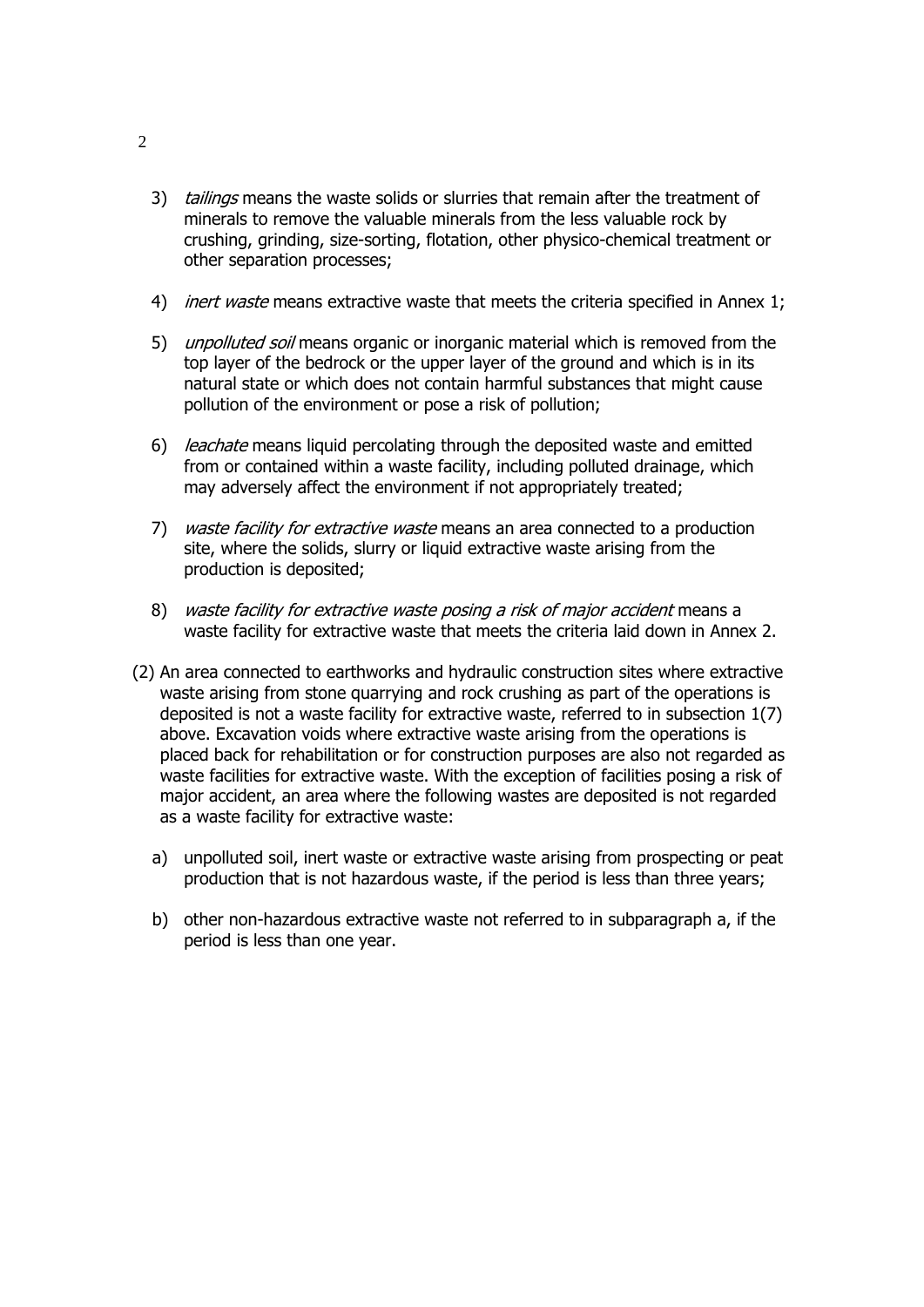# Section 3 Objectives of the waste management plan for extractive waste

When drawing up a waste management plan for extractive waste the following shall be taken into account:

- 1) the effects of the operations on waste management are determined when planning the operations and selecting the extraction and treatment methods;
- 2) the physico-chemical changes in the extractive waste during the operations are assessed in different conditions;
- 3) the extractive waste is placed back in the mine, the excavation void or another site from which the material was extracted, as far as this is technically and economically feasible and does not result in other forms of prohibited environmental pollution;
- 4) topsoil is put back in place or recovered elsewhere after the operations have ceased;
- 5) the substances used for the treatment of minerals are, as far as possible, nonhazardous;
- 6) the recovery potential of extractive waste is examined;
- 7) the future requirements for disposal of extractive waste are examined as part of the waste facility design;
- 8) the waste facility for extractive waste is designed and executed so that it will require minimal monitoring, control, supervision and management after its closure;
- 9) the detrimental short- and long-term environmental impacts of the operations are prevented as efficiently as possible;
- 10) the long-term geotechnical stability of any storages, heaps, dams or other waste facilities rising above the natural ground surface is ensured.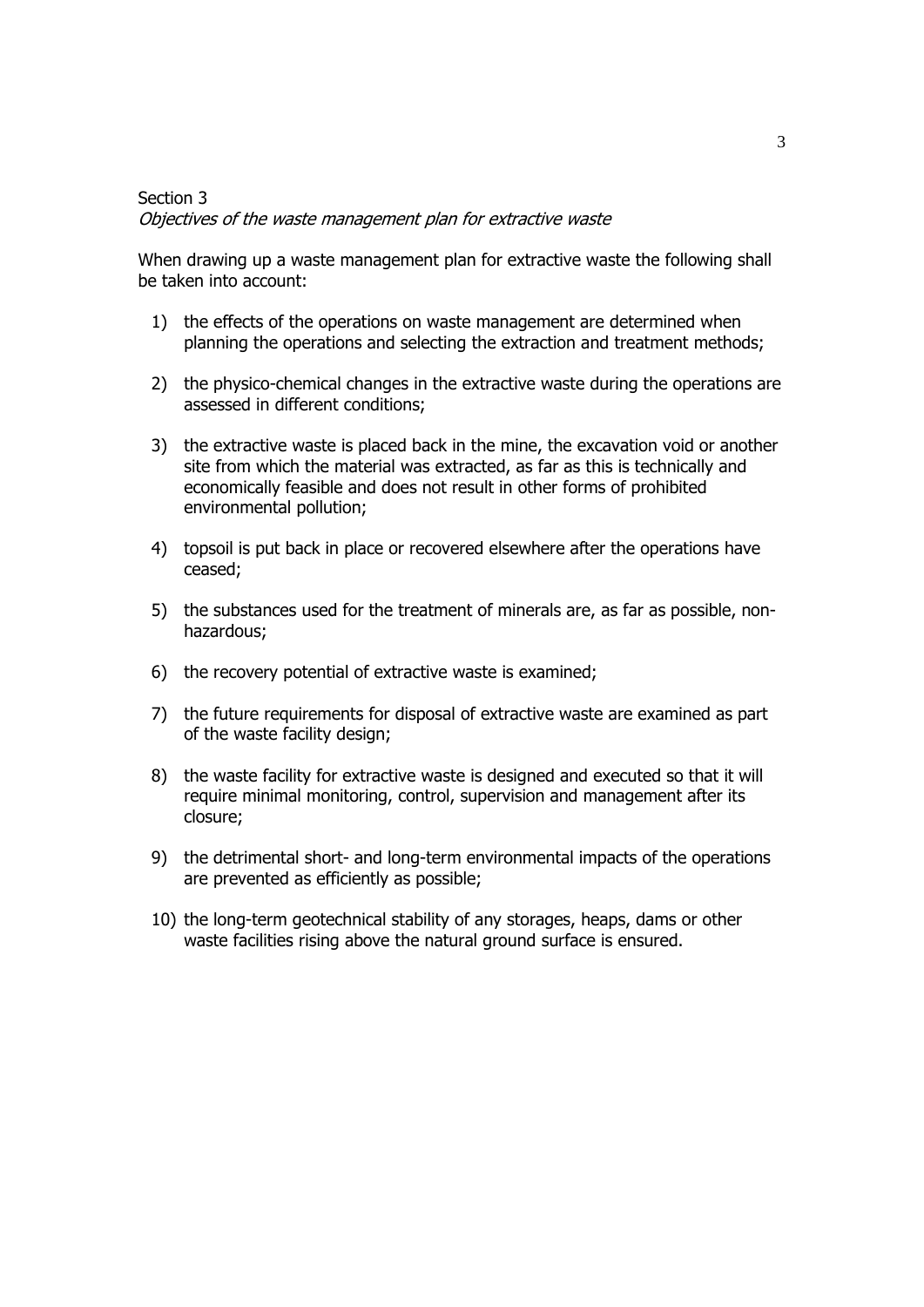# Section 4 Content of the waste management plan for extractive waste

- (1) The waste management plan for extractive waste shall include:
- 1) a description of the extractive waste arising from the operations and its characterisation in accordance with Annex 3;
- 2) an estimate of the total quantities of extractive waste, a description of the recovery and disposal of the waste and information on the recovery of extractive waste in excavation voids or quarries;
- 3) a description of the waste facility for extractive waste and its surrounding environment, together with a statement of its classification as a facility posing a risk of major accident or as another waste facility for extractive waste;
- 4) depending on the classification of the waste facility for extractive waste, a description of the major accident prevention policy, the safety management system and internal emergency plan or another specification of the risk of accident;
- 5) a survey of the soil, surface water or groundwater at the waste facility for extractive waste and in the surrounding areas that might be subject to loading from the waste;
- 6) a description of the environmental impacts caused by the extractive waste and the waste facility for extractive waste;
- 7) a description of the measures taken during and after the operations to prevent the pollution of the soil, surface waters, groundwater and air, and to prevent other impacts;
- 8) a description of monitoring and control during and after the operations;
- 9) a description of the cessation of the operations, the closure of the waste facility for extractive waste and the aftercare, and the monitoring and control related to these.

4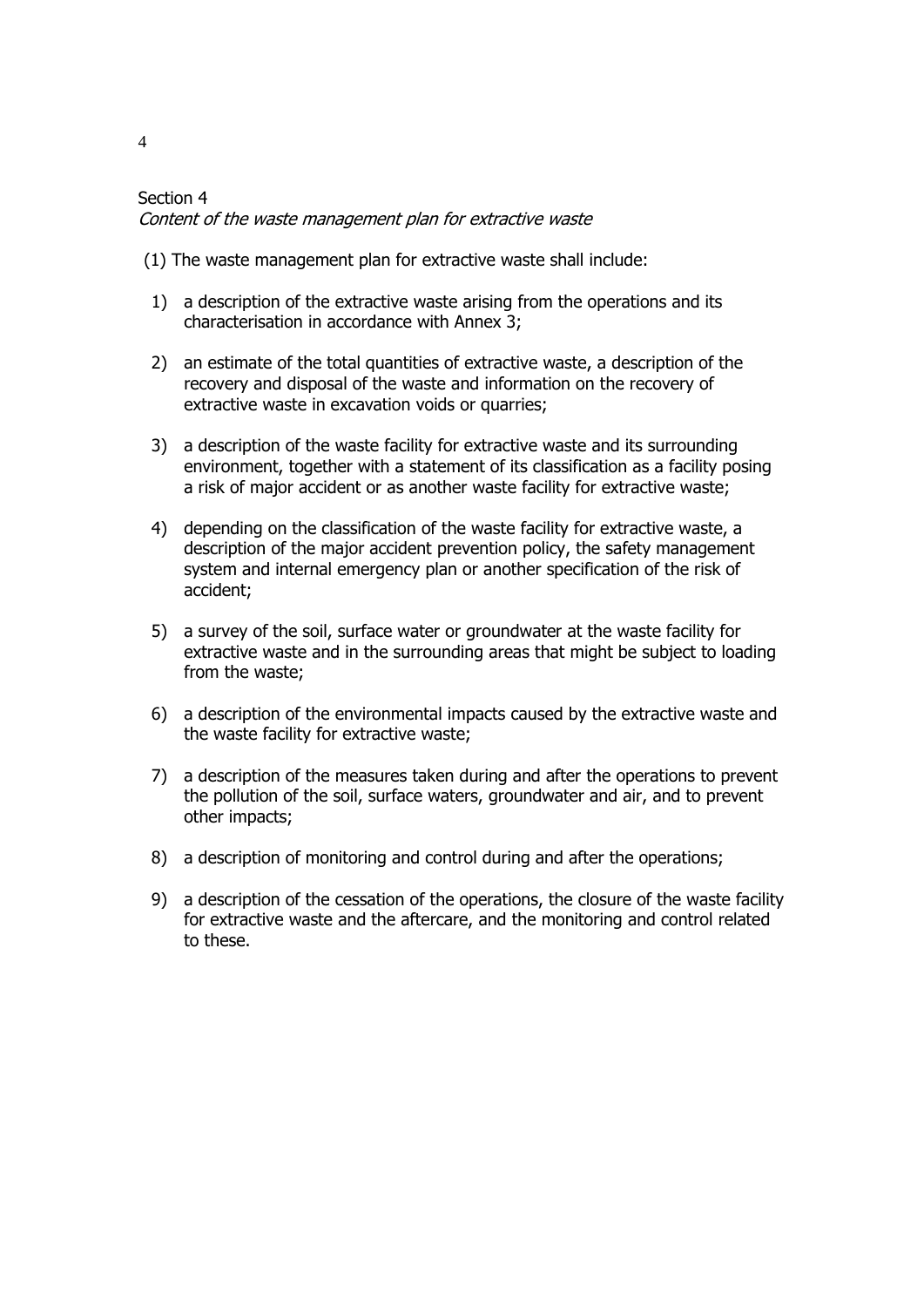(2) Besides the provisions laid down in subsection 1, the authority processing the waste management plan for extractive waste may require that the waste management plan shall include other information necessary for determining that the Environmental Protection Act (527/2014), the Waste Act (646/2011) and this Decree are complied with in the reduction of the quantity and hazardousness of extractive waste and in the disposal and recovery of the waste. (102/2015)

#### Section 5

### Prevention of the risk of major accidents and of harmful effects

- (1) The principles and requirements laid down in Annex 4 shall be complied with in the preparation and implementation of the policy document, safety management system and internal emergency plan and in the provision of information on safety measures at a waste facility for extractive waste posing a risk of major accident. The hazard studies and other studies conducted for the purpose of assessing dam safety at a waste facility, referred to in the Dam Safety Act (494/2009), shall be taken into account in the internal emergency plan. The emergency plan shall be updated, as necessary, so that it corresponds to changing situations and circumstances.
- (2) In the event of a major accident, the operator shall provide the supervisory authority and rescue authority immediately with the information needed to minimise the human health impacts of the accident, and to assess and minimise the extent of the actual or potential environmental damage.
- (3) The environmental permit authority shall request statements on the internal emergency plan from the rescue authority and, where necessary, the dam safety authority. The permit authority shall submit the permit decision and other emergency plan documents that are part of the application to the rescue authority and the dam safety authority, who will take them into account in the preparation of plans in their respective fields. In addition to this, the supervisory authority shall submit any adjustments made to the internal emergency plan to the rescue authority and the dam safety authority.
- (4) The environmental permit shall include provisions on how the internal emergency plan shall be kept up to date and how the amendments to the plan shall be submitted to the supervisory authority.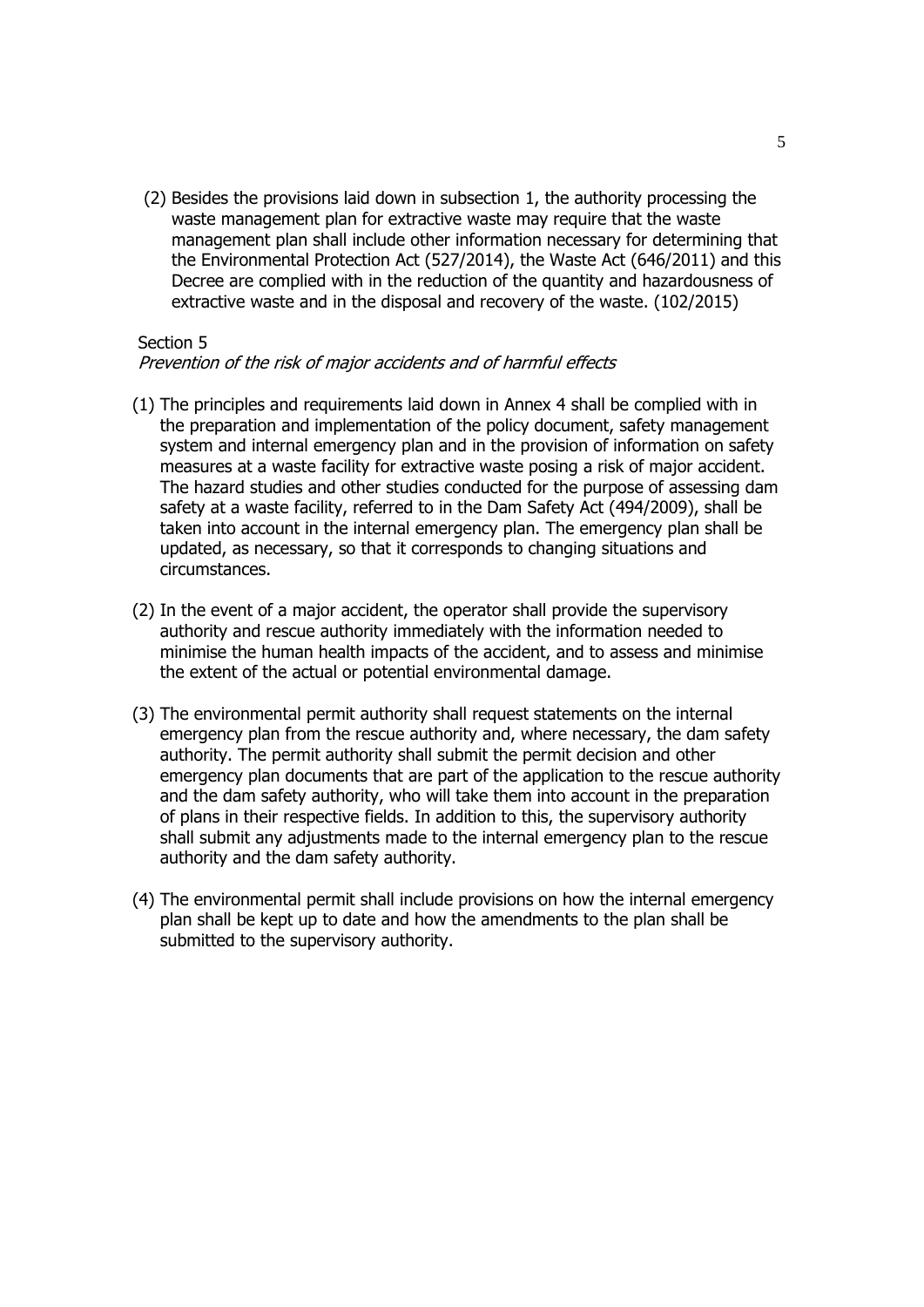# Section 6 General requirements for the operator of a waste facility for extractive waste

- (1) The operator shall monitor the technical development related to the establishment and management of waste facilities for extractive waste and ensure, where necessary, that the waste facility staff receive appropriate training and are sufficiently competent.
- (2) Provisions on the person in charge of a waste facility for extractive waste are laid down in section 141 of the Waste Act and section 115, subsection 3, of the Environmental Protection Act. The supervisory authority shall be informed of who the person in charge is. (102/2015)

# Section 7 Establishment and management of a waste facility for extractive waste

The following shall apply to the establishment and management of a waste facility for extractive waste:

- 1) the waste facility shall not cause pollution of the soil, surface water, groundwater or air or other types of environmental pollution or a risk of it, taking into account the location and the geological, hydrological, hydrogeological and geotechnical properties of the site;
- 2) the waste facility shall not cause environmental pollution, even after a long period of time, or a risk of it, taking into account leachate and other waste water generated by the operations, and erosion resulting from the operations;
- 3) the physical stability of the waste facility is ensured and environmental pollution and adverse effects on the landscape are prevented by using appropriate structures and systematic management and maintenance;
- 4) the waste facility is monitored and controlled in a systematic and proficient manner, and the necessary actions are taken if the waste facility is not stable enough or if the facility causes environmental pollution or a risk of it;
- 5) the soil of the waste facility and the surrounding environment is cleaned or rehabilitated, as necessary;
- 6) appropriate actions are taken for closure of the waste facility and in arrangements for its aftercare.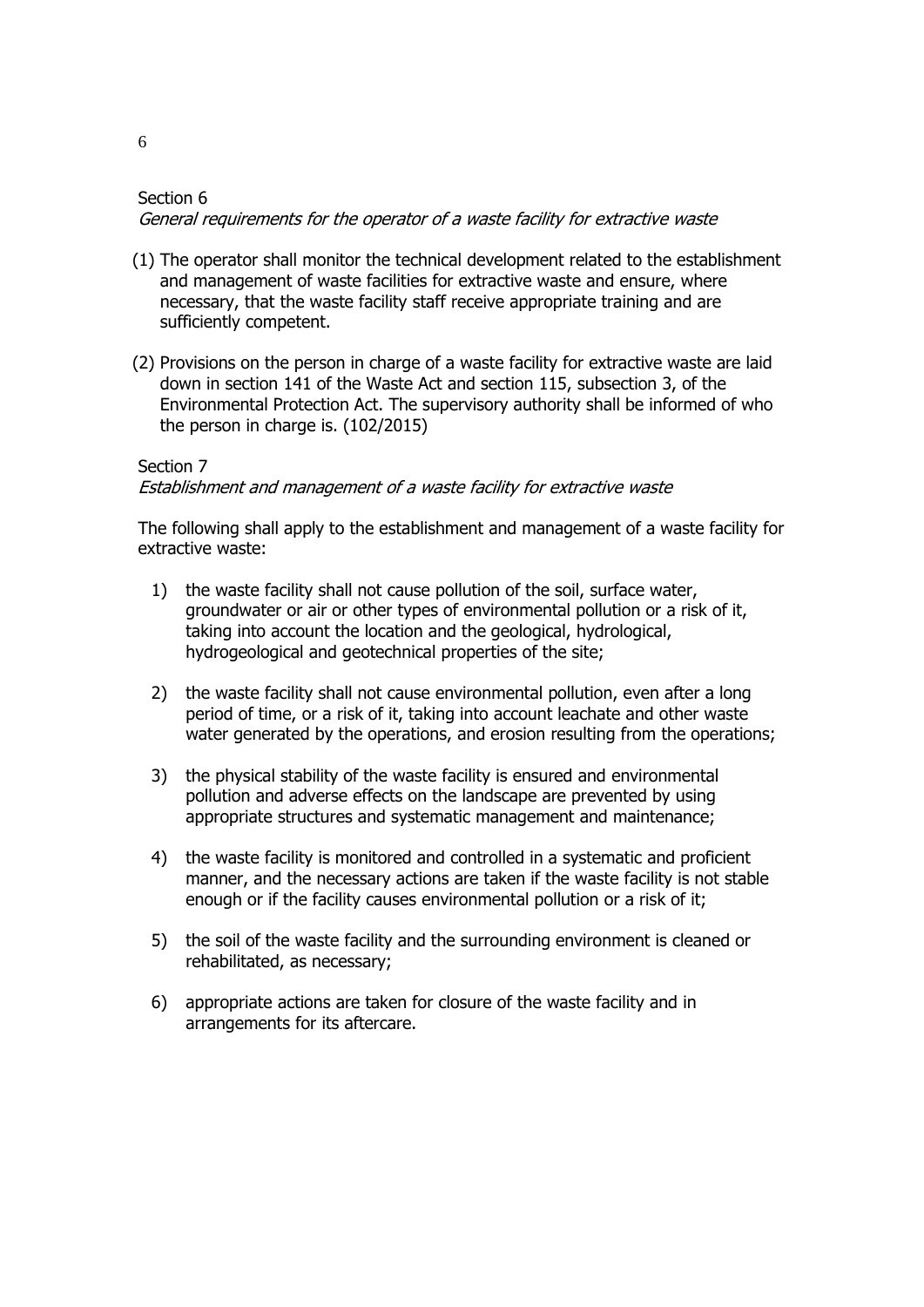#### Section 8

### Management of the environmental load caused by a waste facility for extractive waste

(1) The operator of a waste facility for extractive waste shall:

- 1) assess the amount and contaminant content of the leachate and other waste water generated from the extractive waste, and determine the water balance of the waste facility during the operations and after closure;
- 2) prevent the pollution of the soil, surface water and groundwater caused by the extractive waste, the generation of leachate and other waste water, and loading to surface water caused by the waste;
- 3) ensure effective collection and treatment of the leachate and other waste water generated at the waste facility;
- 4) prevent the formation of dust and gas emissions into the air from the waste facility.
- (2) The environmental permit or a decision on the notification may provide an exemption from the obligation laid down in subsection 1(3), if the operator can, in view of an overall assessment of the environmental damage, reliably show that the waste facility for extractive waste cannot cause pollution of the soil, surface water or groundwater or cause other environmental pollution or a risk of it.
- (3) Extractive waste in solid, slurry or liquid form may not be disposed of in surface water and leachate or other waste water may not be discharged to surface water if the disposal or discharge causes an exceedance of an environmental quality standard, referred to in the Government Decree on Substances Dangerous and Harmful to the Aquatic Environment (1022/2006). Provisions on the inclusion in the environmental permit of certain factors that prevent the substantial pollution of surface water, as presented in certain plans and programmes, are laid down in section 51, subsection 1, of the Environmental Protection Act. (102/2015)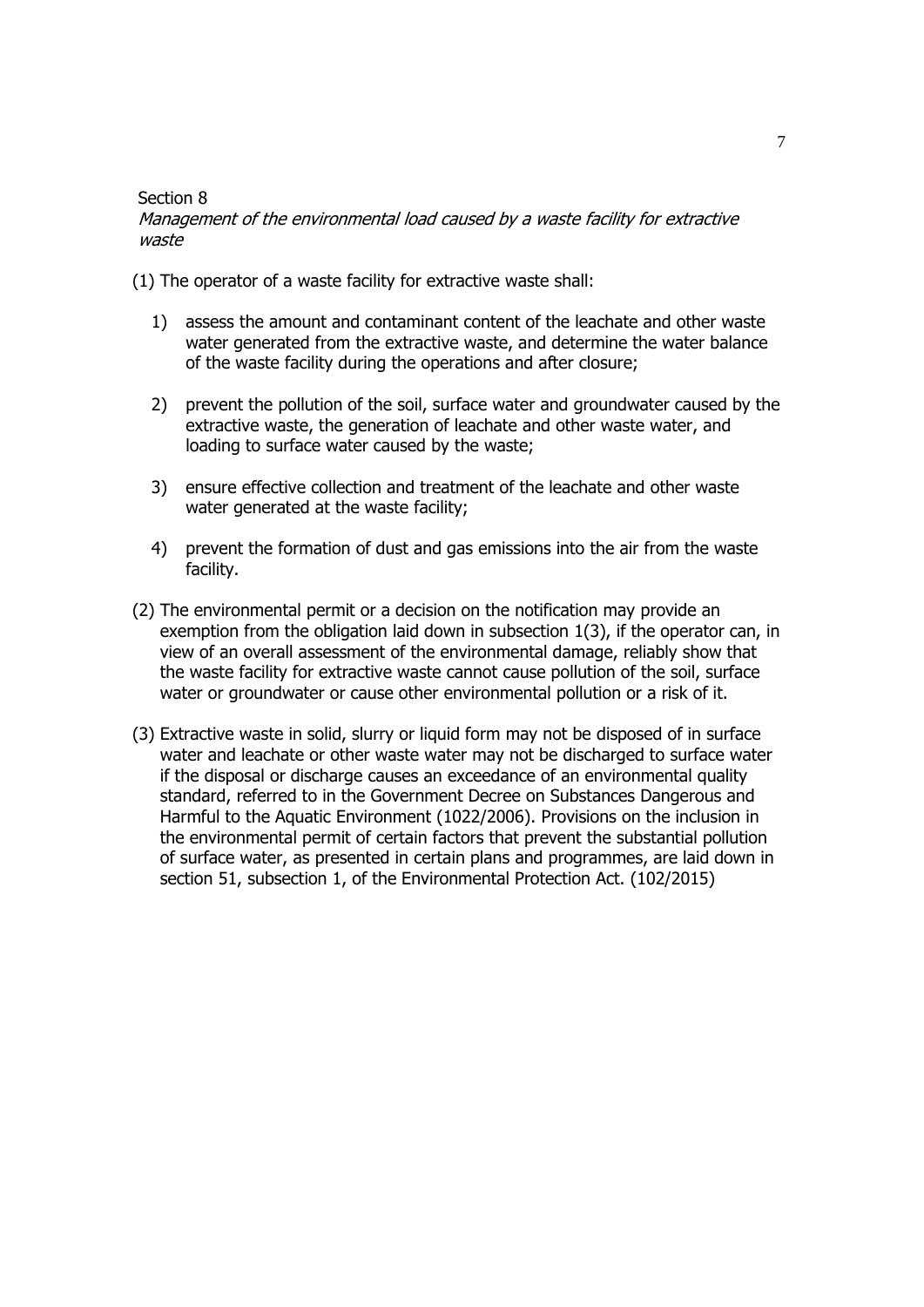- (4) The provisions laid down in subsection 1 do not apply to unpolluted soil or to extractive waste generated by peat production, or to extractive waste arising from prospecting, if the waste is not hazardous waste, provided that the waste management plan for extractive waste can reliably demonstrate that the waste facility for extractive waste cannot cause environmental pollution, a risk of it, or accidents, and that the general obligations and principles laid down in Chapter 2 of the Waste Act are complied with in the operations. However, the provisions laid down in subsection 1 apply to extractive waste arising from the prospecting of oil and evaporites other than gypsum and anhydrite.
- (5) The provisions laid down in subsections 1–3 shall also be followed when extractive waste is deposited in an excavation void that will be filled with water after the closure of the operations.

#### Section 9

#### Special requirements for a waste facility for extractive waste containing cyanide

- (1) The operator shall ensure that the concentration of weak acid dissociable cyanide in the waste facility for extractive waste is reduced to the lowest possible level by use of the best available techniques.
- (2) The concentration of weak acid dissociable cyanide in the tailings may not exceed 0.001% by weight at the point of deposit and discharge of the waste to the waste facility for extractive waste.
- (3) If the operations may cause environmental pollution or a risk of it, the environmental permit shall contain regulations on the concentration requirements for weak acid dissociable cyanide that are stricter than those laid down in subsection 2. However, such regulations are not necessary if the operator can reliably show, on the basis of an overall assessment of the risk, that the operations will not have these consequences.

Section 10 (102/2015)

Financial guarantee for a waste facility for extractive waste

In addition to the provisions laid down in section 60 of the Environmental Protection Act, the classification of the waste facility, properties of the waste being deposited, the future use of the area and other factors referred to in Annex 5 shall be taken into account when determining the amount of the financial guarantee for a waste facility for extractive waste. Furthermore, it shall be taken into account that the measures to be covered by the guarantee are assessed or taken by a party other than the operator or the authority.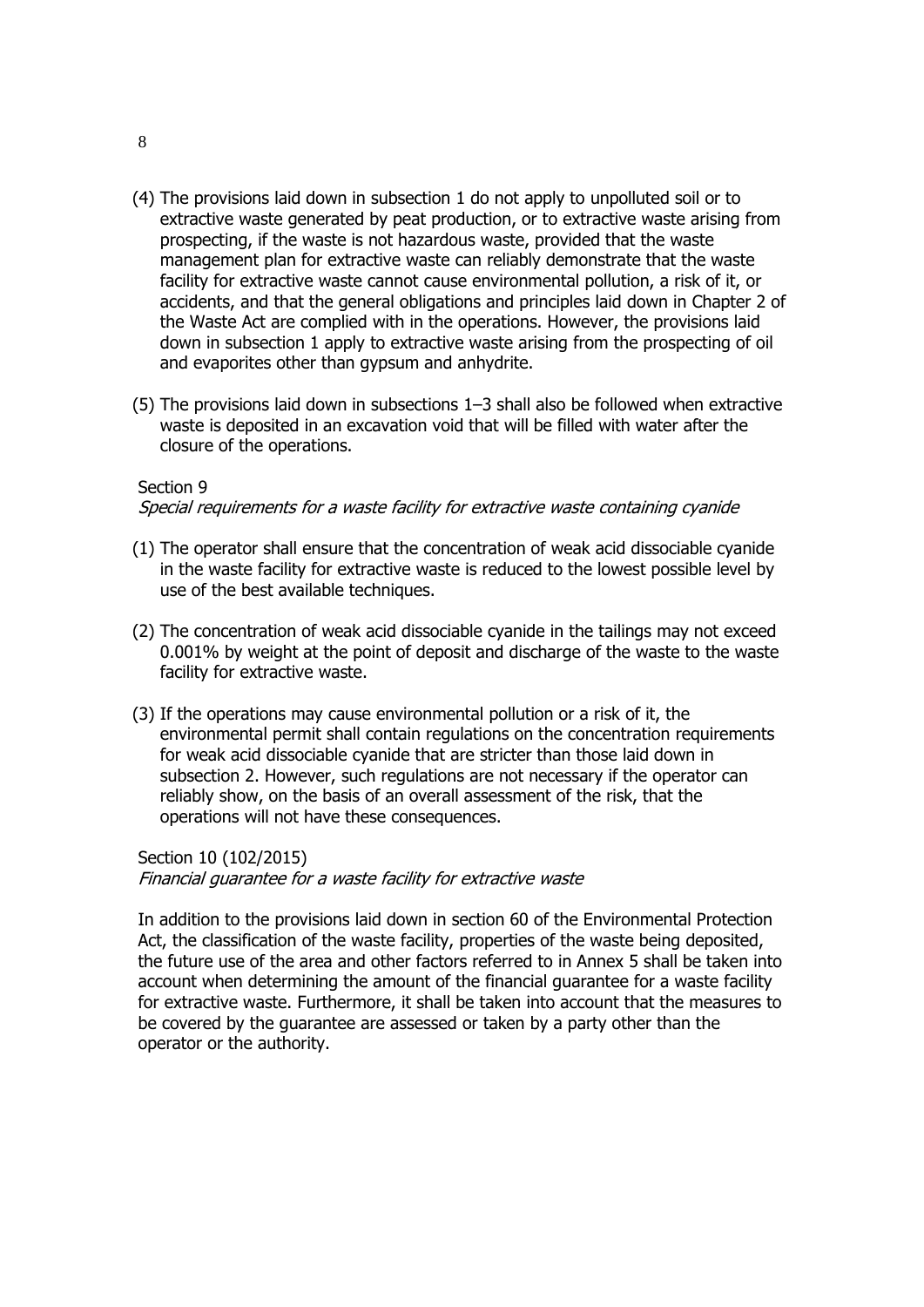### Section 11 Prevention of environmental pollution and accidents

- (1) The operator shall, without delay and at least within 48 hours, notify the supervisory authority of any factors that are likely to affect the stability of the waste facility for extractive waste, and any other factors observed during the monitoring and control of the operations that might cause environmental pollution, a risk of it, or accidents.
- (2) Where necessary, the operator shall take the measures included in the internal emergency plan to prevent accidents or environmental pollution.

### Section 12

Monitoring and control of a waste facility for extractive waste

- (1) The obligation of the operator to prepare a plan for organising the monitoring and control of waste treatment at the waste facility for extractive waste, to monitor and control the operations and to keep records of the wastes are laid down in sections 118–120 of the Waste Act. Information on monitoring and control shall be kept together with the permit documents.
- (2) The information on monitoring and control of a waste facility for extractive waste shall be submitted to the supervisory authority, as provided in the environmental permit. However, the information shall be submitted at least annually.
- (3) The obligation to notify the authorities of a new operator of a waste facility for extractive waste is laid down in section 81 of the Environmental Protection Act. The operator shall assign the bookkeeping concerning the monitoring and control of the operations to the new operator.

#### Section 13

Supervision of a waste facility for extractive waste

(1) In order to supervise compliance with the permit regulations, the supervisory authority shall inspect the waste facility for extractive waste that has been granted an environmental permit before the start of disposal operations and at regular intervals once the operations have started or after the waste facility has been closed.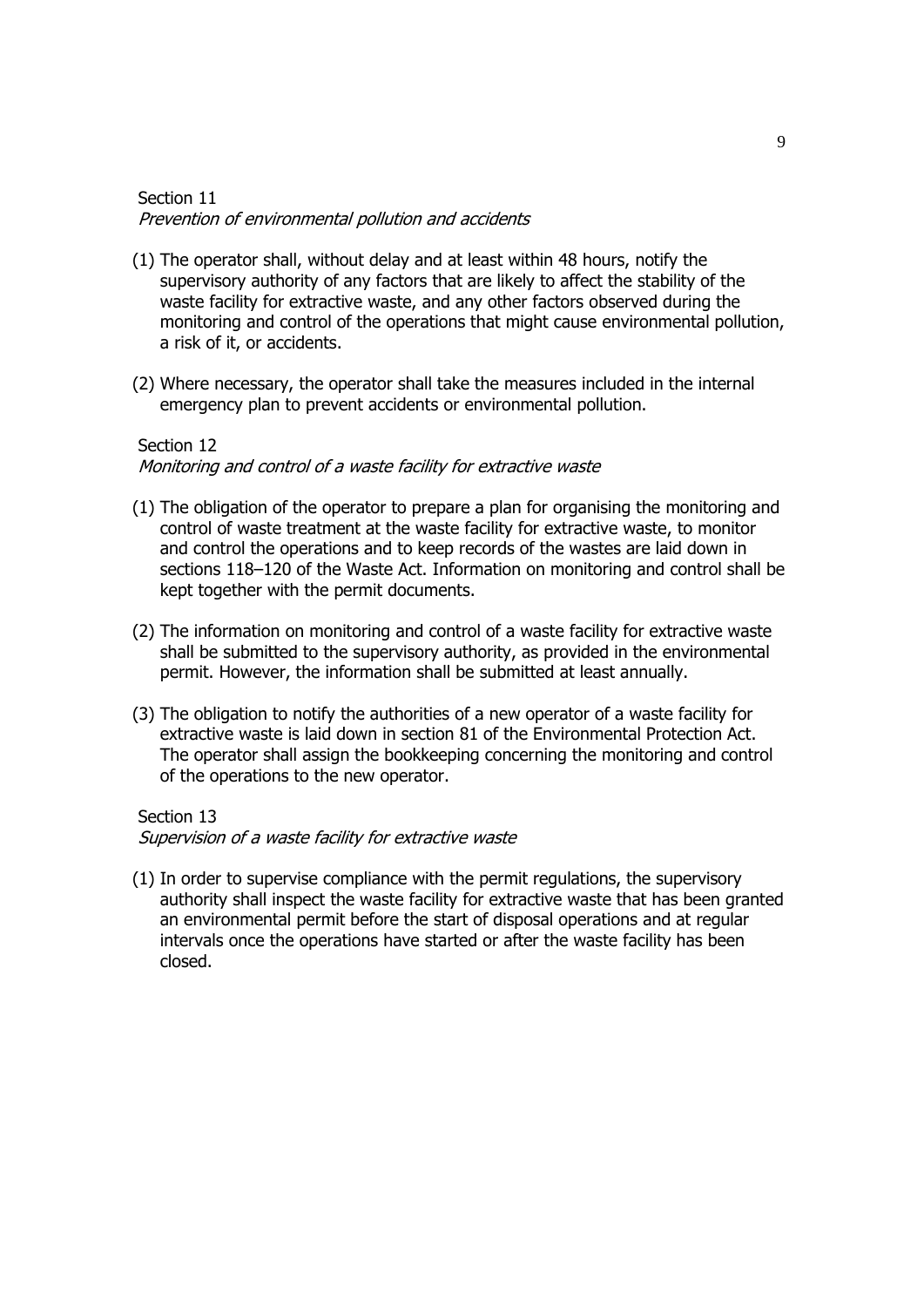- (2) Provisions on regulations to be given in the environmental permit concerning the plan for organising the monitoring and control of a waste facility for extractive waste, compliance with it and the submission of the results of the monitoring and control of the operations to the supervisory authority are laid down in section 62 of the Environmental Protection Act. (102/2015)
- (3) In order to ensure the reliability of the information on monitoring and control, the operator may be required to have an independent expert carry out the measurements and other analyses.

#### Section 14

Closure and aftercare of a waste facility for extractive waste

- (1) Provisions on the closure of a waste facility for extractive waste and the aftercare following closure are laid down in the environmental permit or the decision issued under section 94, subsection 3, of the Environmental Protection Act. A waste facility is considered to be closed when the supervisory authority has inspected the waste facility and approved the closure, after verifying that the waste facility and the land affected by it have been restored to a satisfactory state and that the permit regulations issued have been complied with. (102/2015)
- (2) The operator shall ensure that the closed waste facility for extractive waste and the structures needed to manage its environmental load are maintained and monitored, that control of them is possible and that, where applicable, overflow channels and spillways are kept operational and clean. The operator shall also notify the supervisory authority of any incident without delay and shall take measures to prevent accidents or environmental pollution, subject to the provisions laid down in sections 11 and 12(2).
- (3) The operator is responsible for the aftercare measures following the closure of a waste facility for extractive waste, and for the monitoring and control related to such measures, for as long as necessary, to ensure that the facility does not cause environmental pollution or a risk of it, that the area is stable and its landscaping is permanent, that the facility does not pose a risk of accident, and that it is no longer necessary to control its environmental load or monitor the status of surface water or groundwater in the area affected.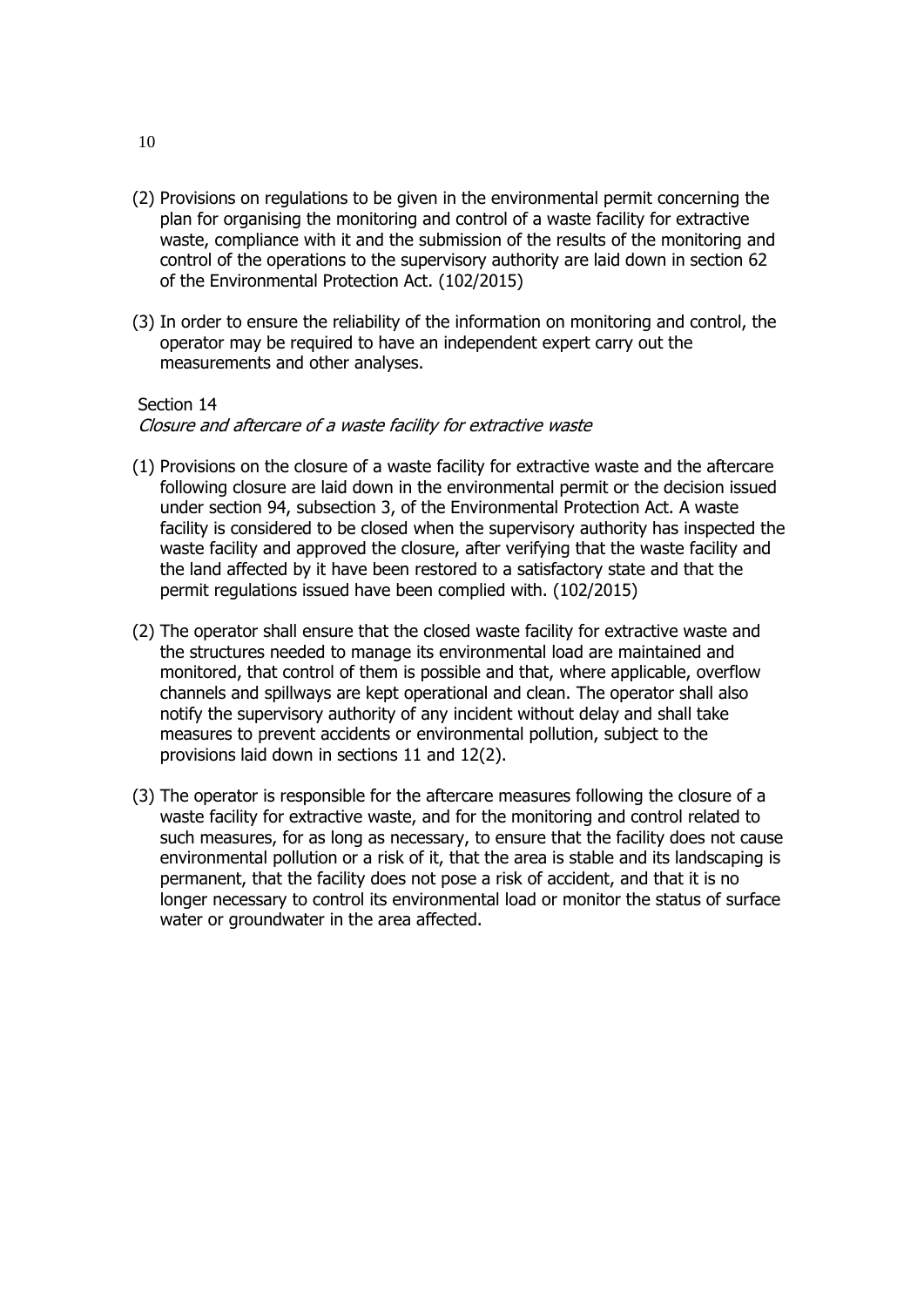## Section 15 File of closed waste facilities for extractive waste

The Centre for Economic Development, Transport and the Environment shall enter into the environmental protection database the information on closed or abandoned waste facilities for extractive waste that cause serious environmental pollution or a risk of it. The data file on waste facilities shall be updated on a regular basis. The information shall be published in electronic format, as appropriate.

#### Section 16

#### Recovery of extractive waste at excavation voids

If extractive waste generated by the operations is placed back into the excavation voids for rehabilitation or for construction purposes, the operator shall ensure that:

- 1) the waste is placed in a geotechnically stable manner, in compliance with the provisions laid down in section 7;
- 2) the placement of the waste does not cause pollution of the soil, surface water or groundwater, and that the operations are in compliance with the provisions laid down in section 8(1);
- 3) the operations are monitored and controlled in accordance with the provisions laid down in section 14(2) and (3).

### Section 17

### Monitoring the implementation

- (1) Every three years, in accordance with Article 18(1) of Directive 2006/21/EC of the European Parliament and of the Council on the management of waste from extractive industries and amending Directive 2004/35/EC, the Finnish Environment Institute shall draw up a report on the implementation of the Directive in Finland for the Commission. Additionally, the Finnish Environment Institute shall, in accordance with Articles 18(2) and 22(1) of the Directive, transmit information to the Commission on events it has been notified of by the operators in accordance with sections 11 and 14(2).
- (2) The supervisory authority shall submit the information it has been notified of by the operators, referred to in subsection 1, to the Finnish Environment Institute without delay.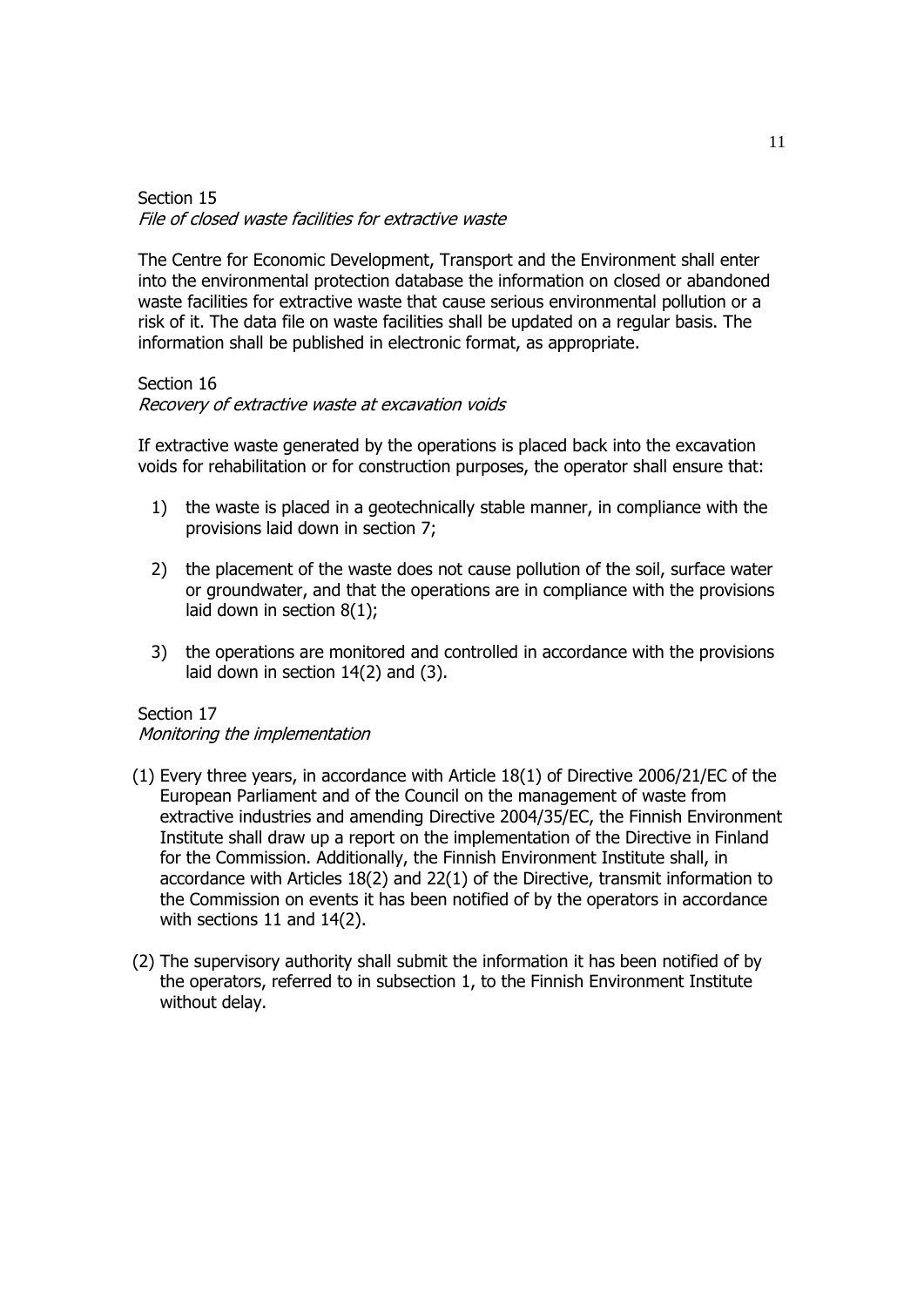Section 18 Entry into force and transitional provisions

- (1) This Decree enters into force on 1 May 2013.
- (2) This Decree repeals the Government Decree on Extractive Waste (379/2008).
- (3) This Decree does not apply if the waste facility for extractive waste has been closed in accordance with relevant legislation before 13 June 2008.
- (4) Sections 3 to 6, section 9 and section 10 of this Decree do not apply if the environmental permit or another equivalent permit issued for the waste facility has, before 13 June 2008, required that the waste facility be closed, or if an application for the closure has been filed on or before 1 July 2008, and if the waste facility has not accepted extractive waste after 30 April 2006 and has been effectively closed since 31 December 2010.
- (5) Section 9(2) on the concentration of weak acid dissociable cyanide in tailings applies from 1 May 2018. However, the concentration referred to shall not exceed 0.0025% by weight when this Decree enters into force.
- (6) Section 10 of this Decree applies from 1 May 2014. If an application for an environmental permit for the operations is submitted before this date, this Decree applies to the consideration for the permit.

Helsinki, 14 March 2013

Ville Niinistö, Minister of the Environment

Klaus Pfister, Senior Environmental Adviser

Decree 102/2015 amending this decree enters into force on February 2015.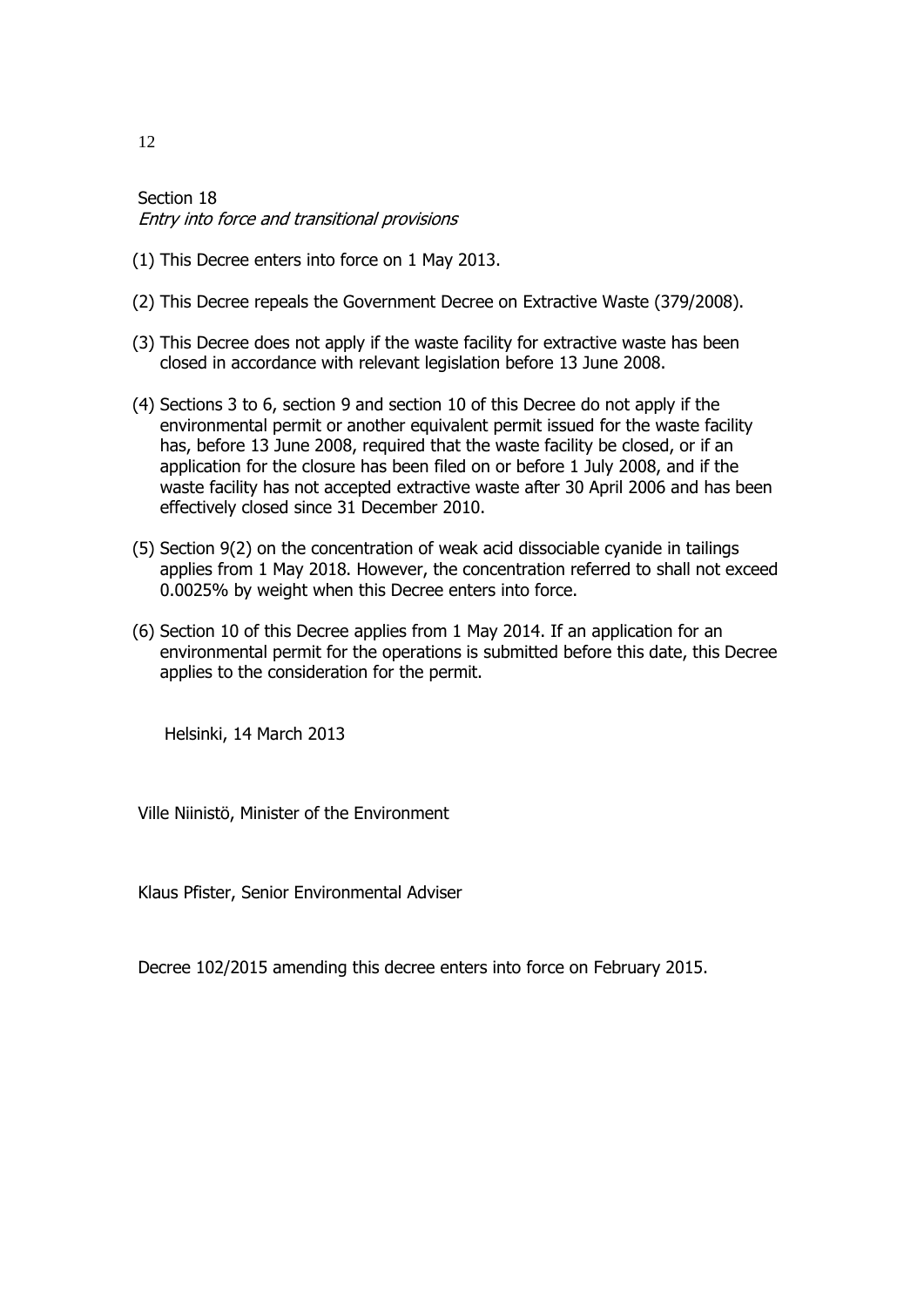Annex 1

# **Classification of extractive waste as inert waste**

1. This Annex specifies the criteria for classifying extractive waste as inert waste. The classification shall always take place in connection with the characterisation under Annex 3 of this Decree, using the sources of information required for it.

2. Waste shall be considered to be inert waste, referred to in section 2(1)(4), if the following criteria are fulfilled in both the short and the long term:

- a) the waste does not decompose, dissolve or undergo other substantial changes so as to cause hazard or harm to the environment or to human health;
- b) the concentration of sulphide sulphur in the waste is
	- not more than 0.1%, or
	- not more than 1% and the neutralisation potential ratio, defined as the ratio between the neutralisation potential and the acid potential, and determined on the basis of the static test method EN 15875, is greater than 3;
- c) the waste does not pose a risk of self-ignition and it is not combustible;
- d) the concentration of substances with potential adverse effects on the environment or human health contained within the waste and of the fines removed from it (particularly arsenic, cadmium, cobalt, chromium, copper, mercury, molybdenum, nickel, lead, vanadium and zinc) are sufficiently low to be of insignificant risk to the environment and to human health, in both the short and the long term;
	- the concentrations of the substances above are considered to be sufficiently low and the risk to the environment and to human health is insignificant if they do not exceed the threshold values requiring an assessment or the background concentrations referred to in the Government Decree on the Assessment of Soil Contamination and Remediation Needs (214/2007);
- e) the waste contains virtually no substances used in extraction and treatment that could be hazardous or harmful to the environment or to human health.

3. The waste may be considered inert waste without specific testing if it can be reliably demonstrated, on the basis of the information made available to the competent authority or the available procedures and systems, that the criteria referred to in paragraph 2 have been adequately taken into account and that the criteria are fulfilled.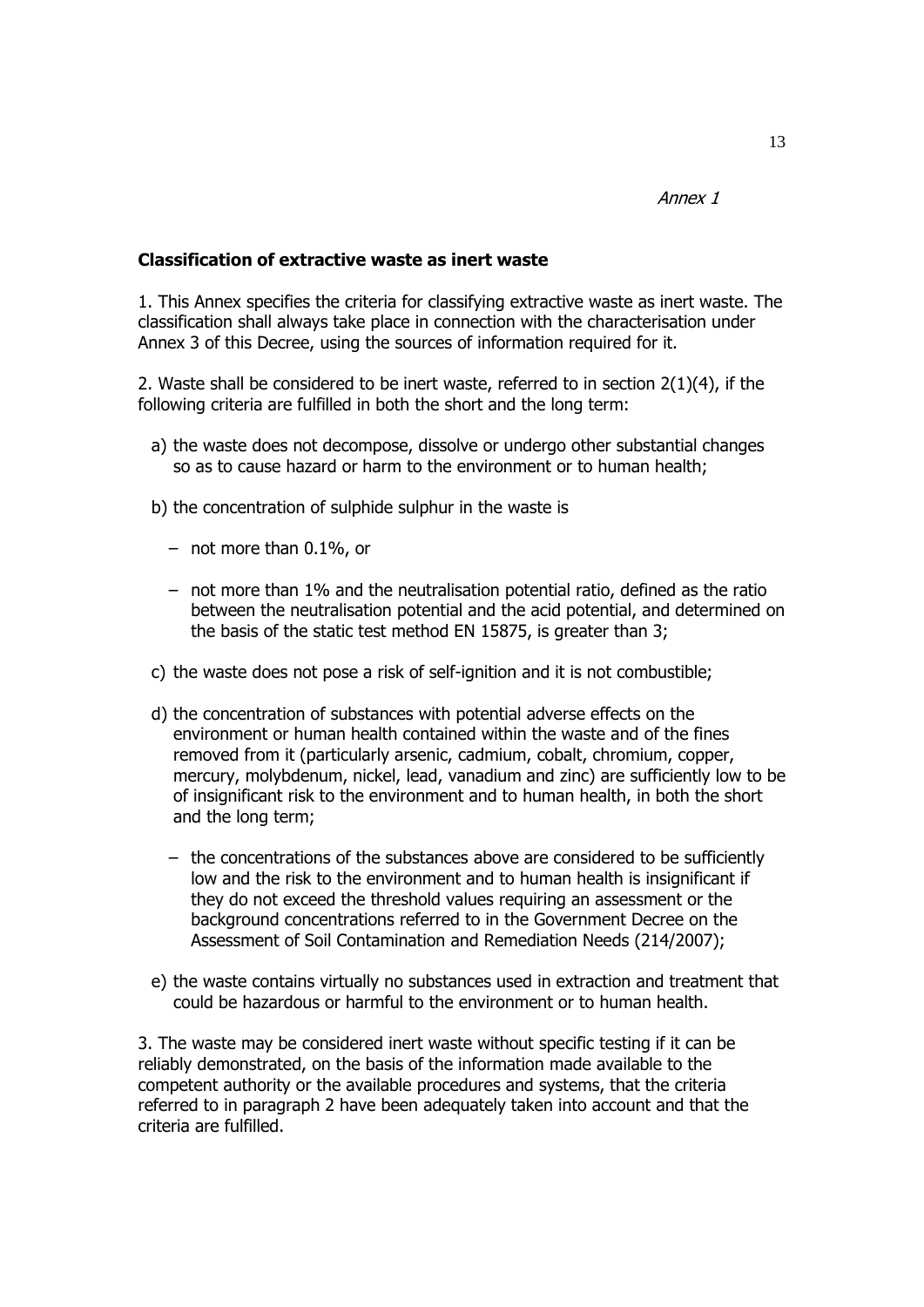Annex 2

# **Classification as a waste facility for extractive waste posing a risk of major accident**

This Annex specifies the methods and limit values that shall be complied with in the classification of a waste facility as a waste facility for extractive waste posing a risk of major accident, on the basis of the following factors:

- causes a risk to the environment or human health relating to the structural stability of the waste facility or to incorrect operation;
- the quantiry of hazardous waste deposited in the waste facility; or
- the quantity of chemicals with hazardous effects on the environment or human health deposited in the waste facility.

A description of the waste facility classification regarding the risk of accidents shall be included in the waste management plan for extractive waste. The classification shall be re-examined if substantial changes are made to the operations. The classification shall be re-examined also at the end of each operational phase of the waste facility.

Parts B and C of this Annex do not apply to waste facilities where only inert waste or unpolluted soil is deposited.

For the purposes of this Annex the following definitions shall apply:

- 1) structural stability of a waste facility means the ability of the facility to contain the waste within the boundaries of the facility as designed, taking into account the possible failure at the waste facility in question; an evaluation of the consequences of the loss of stability shall include the immediate impact of any material transported away from the facility as a consequence of the failure and the resulting short- and long-term effects;
- 2) *incorrect operation* means any activities which could give rise to a major accident, including the failure of environmental protection measures, or faulty or inadequate design; an assessment of the release of contaminants resulting from incorrect operation shall take into account the effects of short-term pulses and the effects of long-term release of contaminants during the operational and aftercare phases of the waste facility; it shall include an assessment of the risk posed by waste facilities containing reactive waste, regardless of whether the waste is classified as hazardous or non-hazardous.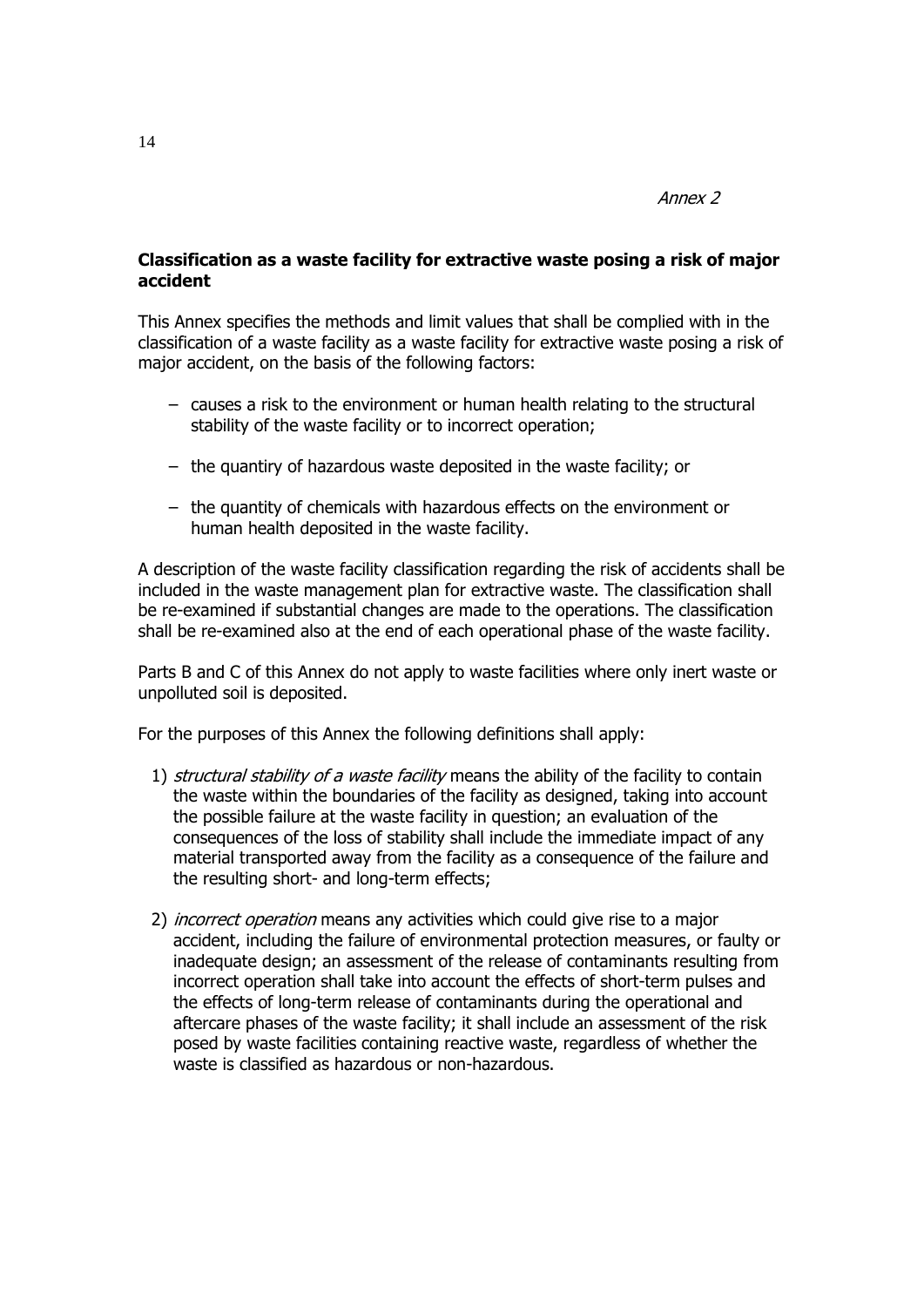# **A. Risk relating to the structural stability of the waste facility or to incorrect operation**

1. A waste facility shall be classified as a waste facility for extractive waste posing a risk of major accident if the predicted consequences in the short or long term of failure due to loss of structural stability or incorrect operation, taking into account the entire lifecycle of the waste facility including the aftercare phase, could lead to:

- non-negligible potential for loss of life;
- significant risk to human health;
- significant risk to the environment.

2. The consequences of failure due to loss of structural stability or incorrect operation of the waste facility shall be assessed as follows:

- a) The potential for loss of life or risk to human health shall be considered to be negligible or insignificant if the people that may be affected, other than workers operating the facility, are not expected to be present on a permanent basis or for prolonged periods in the potential area of impact. A personal injury leading to disability or a prolonged state of ill health shall count as a significant risk to human health.
- b) A risk to the environment shall be considered to be insignificant if:
	- a significant decrease in the intensity of the potential contaminant source occurs within a short time;
	- a malfunction or failure at the waste facility does not lead to permanent or long-term hazard or harm to the environment;
	- the affected environment can be restored through minor rehabilitation and restoration efforts.
- c) In establishing the potential for loss of life or risk to human health or to the environment, the specific assessments of the extent of the potential impacts shall be considered in the context of the source-pathway-receptor chain. Where there is no pathway between the source and the receptor, the waste facility shall not be classified as a waste facility for extractive waste posing a risk of major accident on the basis of failure due to loss of structural stability or incorrect operation.

3. The loss of structural stability at a waste facility for tailings shall be considered to pose a risk to human life when water or slurry levels rise at least 70 cm above ground or when water or slurry velocities exceed 0.5 m/s.

An assessment of the loss of life or risk to human health shall include at least the following factors: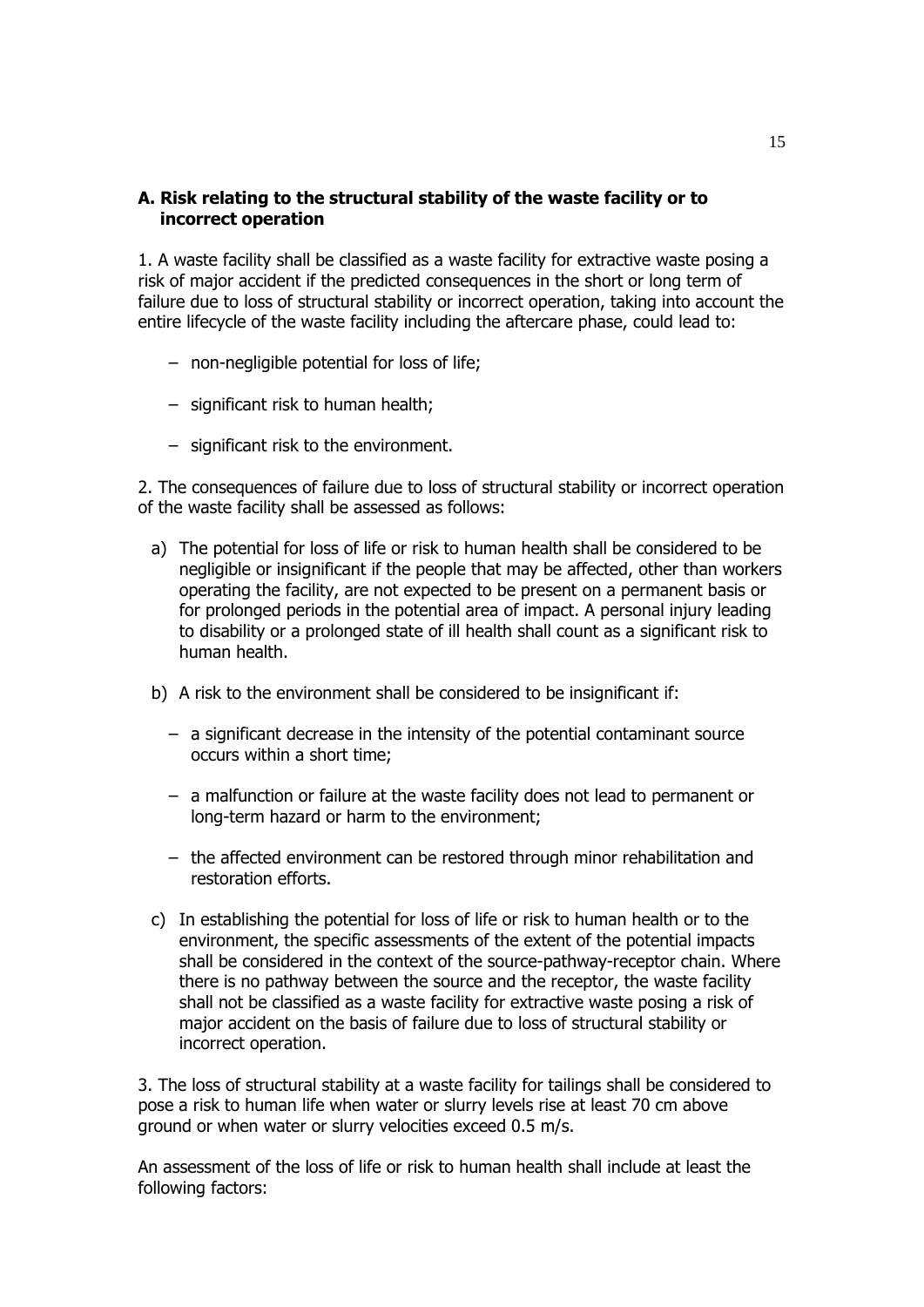- the size and properties of the facility, including its structure;
- the quantity and quality, including physical and chemical properties, of the waste in the facility;
- the topography of the waste facility site, including the structures that prevent the dispersion of water or slurry;
- the travel time of a potential flood wave to areas where people are present;
- the propagation velocity of the flood wave;
- the predicted water or slurry level and the rising rate;
- relevant site-specific factors, such as climate and the annual variation in precipitation, which could affect the potential for loss of life or the extent of the risk to human health.

4. In the case of waste heap slides, any movement in the mass of waste shall be deemed likely to be a risk to human life if people are present within range of the moving mass of waste.

An assessment of the loss of life or risk to human health shall include at least the following factors:

- the size and properties of the waste facility, including its structure;
- the quantity and quality, including physical and chemical properties, of the waste in the facility;
- the slope angle of the heap;
- the potential to build up internal groundwater within the heap;
- the underground stability;
- the topography of the surroundings;
- the proximity to surface water, structures and buildings;
- quarry facilities;
- any other site-specific factors that may significantly contribute to the risk posed by the structure.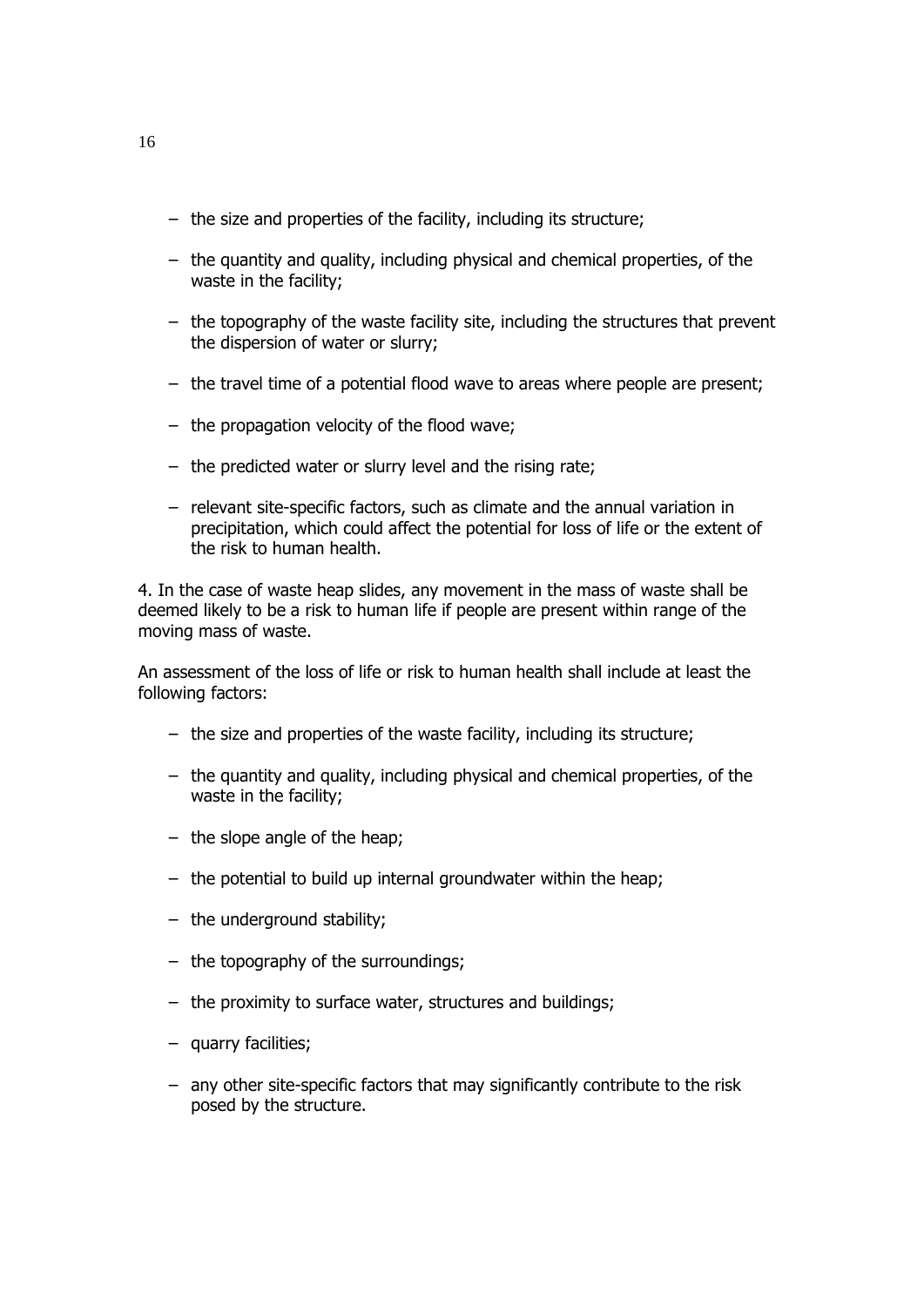# **B. Quantity of hazardous waste at the waste facility**

1. In the classification of the waste facility on the basis of the quantity of hazardous waste deposited in it, an assessment shall be done with a view to its potential to give rise to accidents, in accordance with paragraphs 2 and 3 below. The assessment is based on the ratio of the hazardous waste expected to be deposited in the waste facility during the period of operation to the overall quantity of waste. The quantity of the waste to be deposited is assessed as dry weight.

2. A waste facility shall be classified as a waste facility for extractive waste posing a risk of major accident on the basis of the quantity of hazardous waste deposited in it if the ratio referred to in paragraph 1:

- a) is greater than 50 per cent;
- b) is between 5 per cent and 50 per cent.

However, a waste facility falling under paragraph 2(b) above shall not be classified as a waste facility for extractive waste posing a risk of major accident on the basis of the quantity of hazardous waste deposited in it if the classification is found to be unjustified in a site-specific risk assessment. The risk assessment shall be part of the classification of the waste facility on the basis of the effects of failure due to loss of its structural stability or due to incorrect operation, and special attention shall be paid in the assessment to the effects of hazardous waste.

3. A waste facility shall not be classified as a waste facility for extractive waste posing a risk of major accident on the basis of the quantity of hazardous waste deposited in it if the ratio referred to in paragraph 1 is less than 5 per cent.

# **C. Quantity of chemicals with hazardous effects on the environment or human health deposited in the waste facility** (102/2015)

1. In the classification of the waste facility on the basis of the quantity of chemicals with hazardous effects on the environment or on human health that are used in the operations, an assessment shall be done with a view to its potential to give rise to accidents, in accordance with paragraphs 2–4 below.

A hazardous substance or mixture *(hazardous chemical)* means a substance or mixture classified as hazardous under Regulation (EC) no 1272/2008 of the European Parliament and of the Council on classification, labelling and packaging of substances and mixtures, amending and repealing Directives 67/548/EEC and 1999/45/EC, and amending Regulation (EC) No 1907/2006. Until 31 May 2015, mixtures classified as dangerous under the Ministry of Social Affairs and Health Decree on Chemical Classification Principles and Labelling (807/2001) shall also be classified as hazardous mixtures.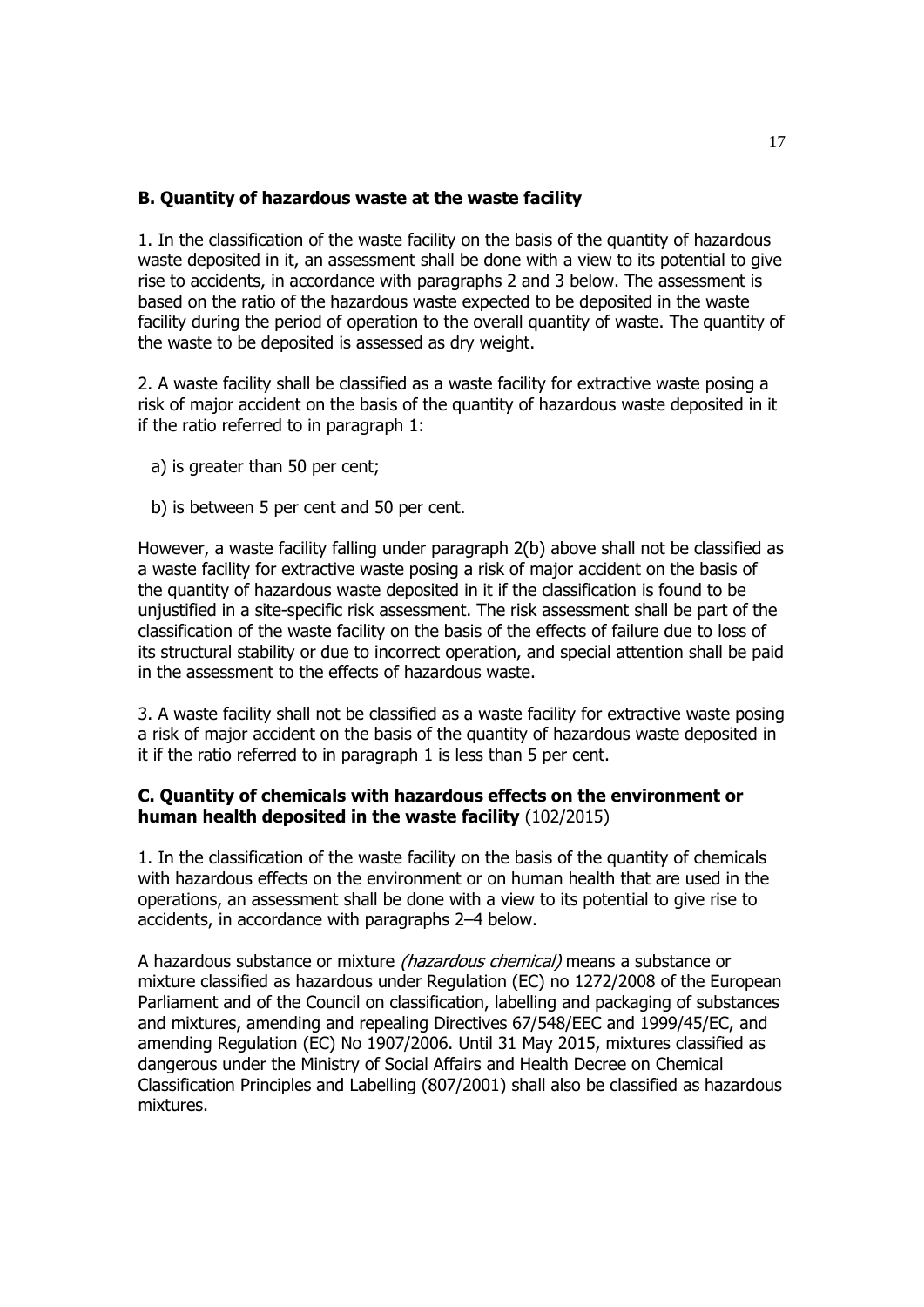- 2. The following procedure shall apply to a waste facility for tailings:
	- a) Carry out an inventory of the substances and mixtures that are used in the operations and that are discharged after processing to the waste facility for tailings;
	- b) Estimate the quantity of each substance and mixture that is used in the process for each year of the planned duration of operation;
	- c) Determine whether the substance or mixture is a hazardous chemical;
	- d) Calculate the increase in the volume of water in the waste facility for tailings (ΔQi) under steady-state conditions for each year of the planned duration of operation, according to the following formula:

 $\Delta Q_i = (\Delta M_i/D)^*P$ , where

- $-\Delta Q_i$  = yearly increase in the volume of water in the waste facility for tailings  $(m<sup>3</sup>/year)$  during the year `i',
- $-$  ΔM<sub>i</sub> = yearly mass of tailings discharged to the facility (tonnes dry weight/year) during the year 'i',
- $-$  D = average dry bulk density of the deposited tailings (tonnes/m<sup>3</sup>) and
- $-$  P = average porosity of the sedimented tailings (m<sup>3</sup>/m<sup>3</sup>), defined as the ratio of the volume of voids to the total volume of sedimented tailings.

If the specific bulk density and porosity are not available, the following default values shall be used:  $D = 1.4$  tonnes/m<sup>3</sup> and  $P = 0.5$  m<sup>3</sup>/m<sup>3</sup>.

e) Estimate the maximum yearly concentration  $(C_{\text{max}})$  of each hazardous chemical in the aqueous phase of the tailings identified in accordance with paragraph 2(c), according to the following formula:

 $C_{\text{max}}$  = the maximum of the value S<sub>i</sub>/ $\Delta Q$ , where

 $- S_i$  = the yearly mass of each hazardous chemical identified in accordance with paragraph 2(c) and discharged to the facility during the year 'i'.

A waste facility shall be classified as a waste facility for extractive waste posing a risk of major accident if, on the basis of its maximum yearly concentration  $(C_{\text{max}})$ , the aqueous phase of the tailings is considered to be a hazardous chemical.

3. The classification of a waste facility for tailings that was in operation on 13 June 2008 may also be based on direct chemical analysis of the water and solids contained in the facility. A waste facility shall be classified as a waste facility for extractive waste posing a risk of major accident if the aqueous phase of the tailings and its contents are considered to be a hazardous chemical.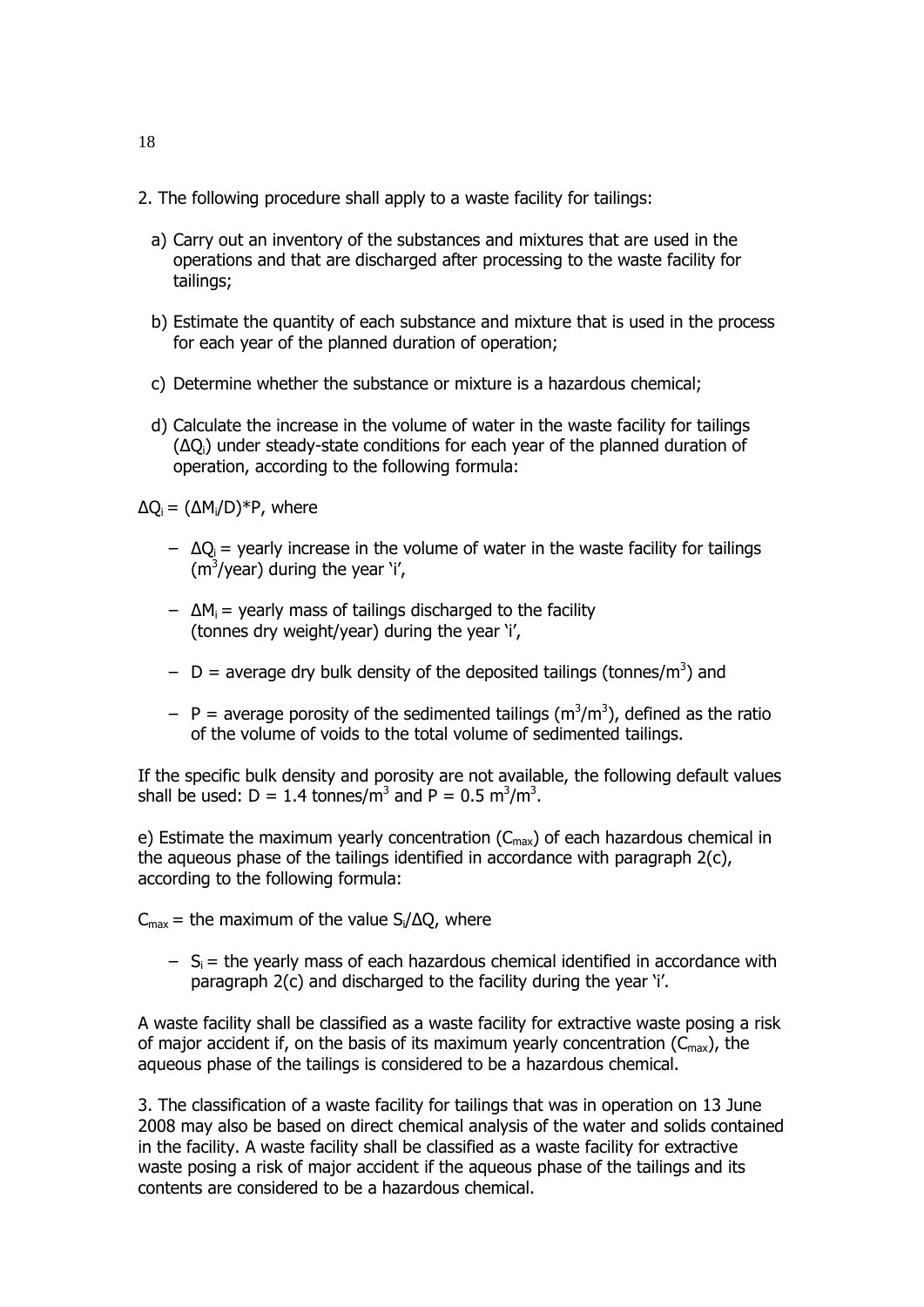4. For heap leaching facilities, where metals are extracted from ore heaps by percolating leach solutions, a screening shall be done for the presence of hazardous leach chemicals at closure. The screening shall be based on the information on the leach chemicals used and the residual concentrations of these chemicals in the leachate after the leaching process has ceased. A waste facility shall be classified as a waste facility for extractive waste posing a risk of major accident if the leachate is considered to be a hazardous chemical.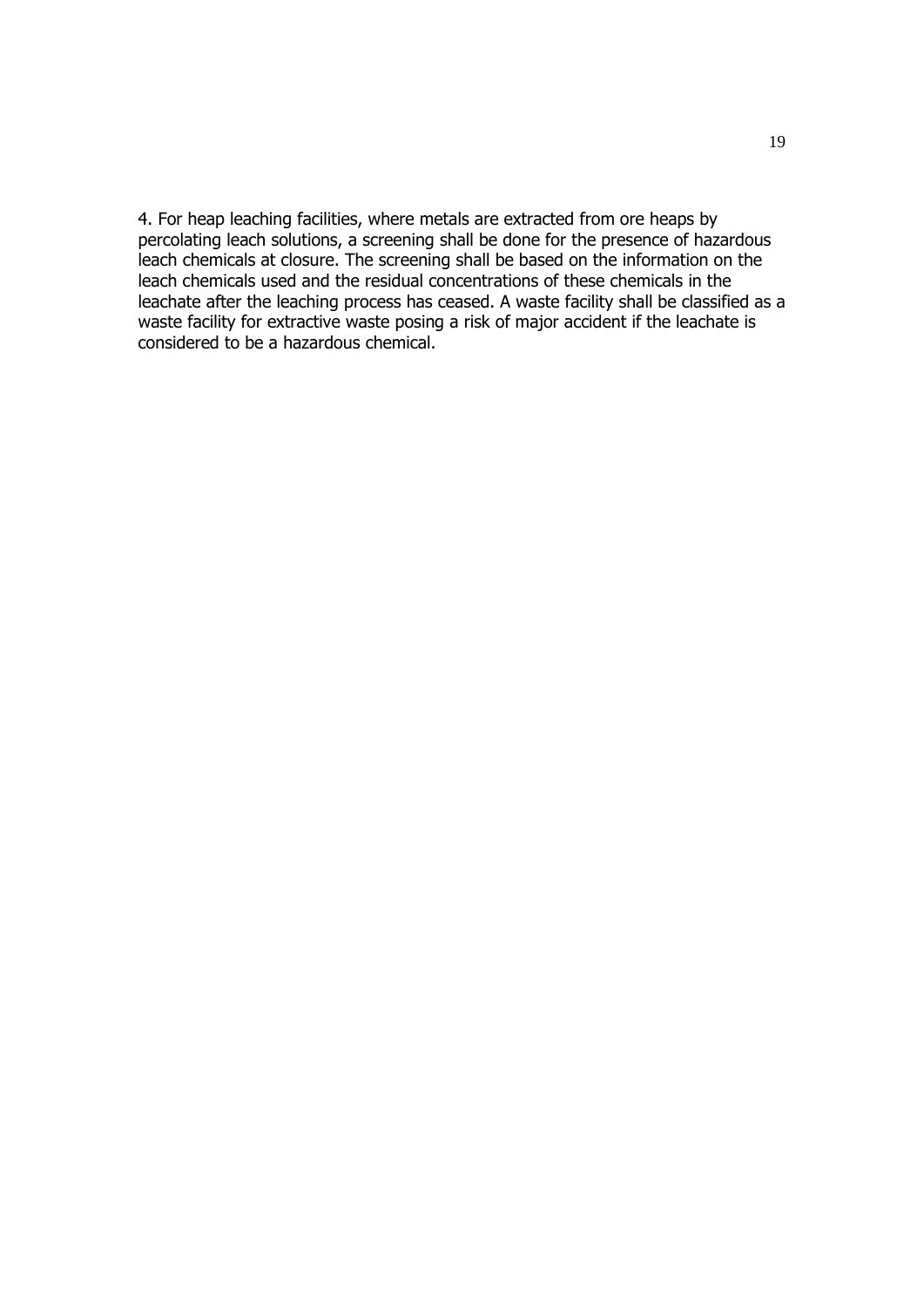# **Characterisation of extractive waste**

The characterisation of extractive waste and the collection of information on it shall be done in accordance with this Annex.

The necessary information on the waste shall be included in the waste management plan for extractive waste related to the operations.

### **A. Waste characterisation**

- 1. The characterisation of waste shall be based on the following information:
	- a) Background information:
		- Description of and purpose for the intended extraction.
		- General information on the following aspects:
			- ore prospecting, extraction and treatment operations;
			- type and description of the extraction method and treatment process;
			- end products.
	- b) Geological data on the deposit to be exploited:
		- The identification of waste from extraction and treatment by providing the relevant information on the following:
			- properties of the surrounding bedrock, its chemical and mineralogical properties, including the hydrothermal alteration of mineralised rocks and barren rocks;
			- nature of the deposit, including mineralised rocks;
			- mineralisation typology, covering extracted minerals, gangue minerals and hydrothermal newly formed minerals, their chemistry and mineralogy, including physical properties such as density, porosity, particle size distribution and water content;
			- size and geometry of the deposit;
			- weathering and changes in the surface layers concerning the chemical and mineralogical properties.
	- c) Type of waste and its intended recovery or disposal: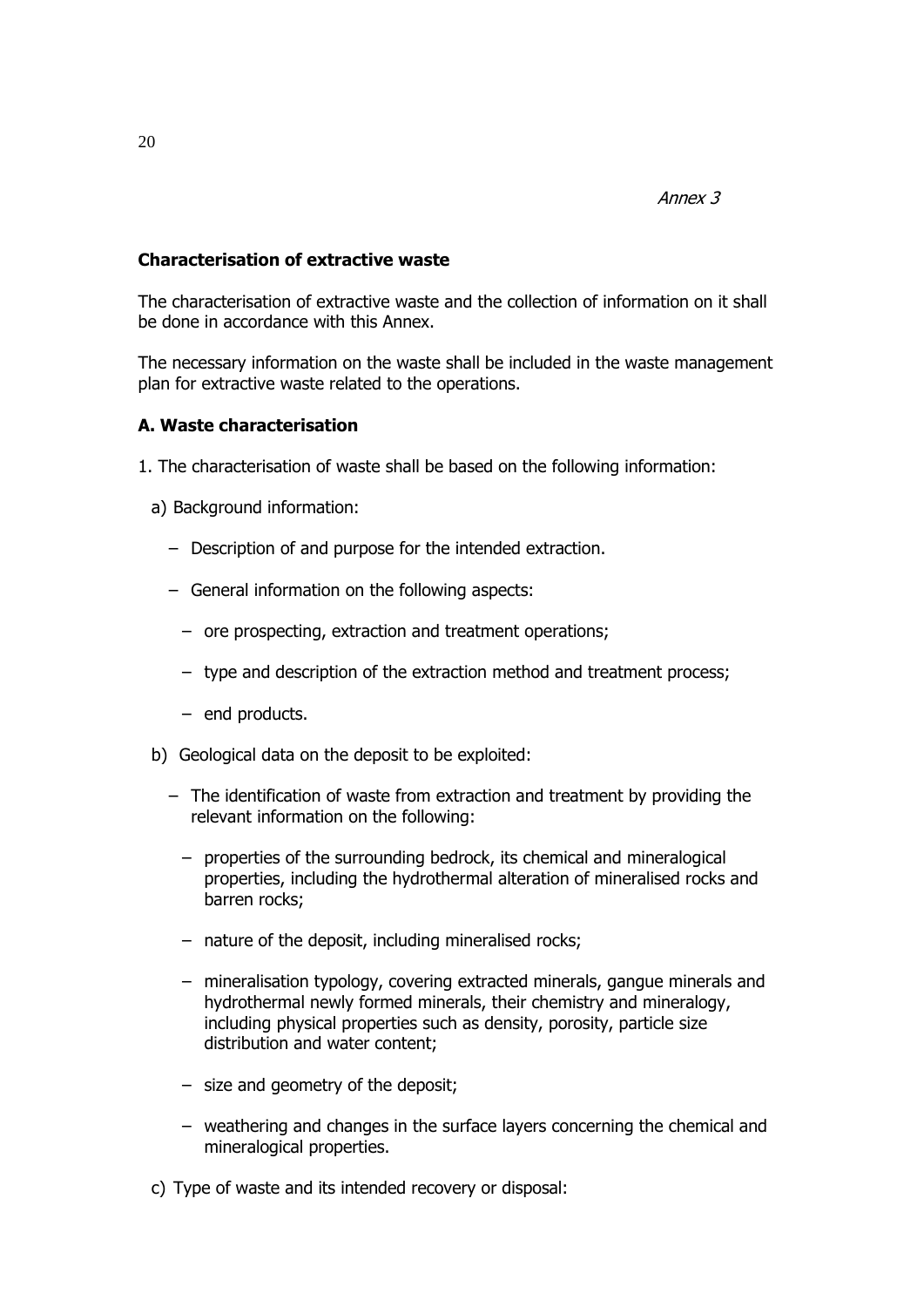- A description of the wastes generated by each prospecting, extraction and treatment operation, including overburden, waste rock and tailings, by providing information on the following:
	- origin of the waste at the extraction site and the process generating that waste such as prospecting, extraction, milling and treatment;
	- quantity of the waste;
	- description of the waste transport system;
	- description of the chemical substances to be used during treatment;
	- classification of the waste in accordance with the list of waste referred to in section 4 of the Government Decree on Waste (179/2012), including the hazardous properties of waste specified in section 3 of the Decree;
	- type of intended waste facility, final form of exposure of the waste and the method by which the waste is deposited at the facility.
- d) Geotechnical behaviour of the waste:
	- Identification of the suitable parameters for assessing the intrinsic physical characteristics of the waste, taking into account the type of waste facility.
	- Suitable parameters can be: granulometry, plasticity, density and water content, degree of compaction, shear strength and angle of friction, permeability to void ratio, compressibility and consolidation.
- e) Geochemical characteristics and behaviour of the waste:
	- Specification of the chemical and mineralogical characteristics of the waste, and of any chemicals or chemical residuals remaining in the waste.
	- Assessment of the chemical properties of leachate that change over time by type of waste, taking into account the intended waste treatment method, in particular:
		- evaluation of metals, oxyanion and salt leachability over time by testing the effect of pH on leaching, by a percolation test, by testing to estimate timedependent leaching and/or by other suitable testing;
		- for sulphide-containing waste, static or kinetic tests to determine the formation of acid leachate and metal leaching over time.

2. Only the relevant parts of the geochemical tests referred to in paragraph 1(e) apply to waste classified as inert waste, in accordance with Annex 1 of this Decree.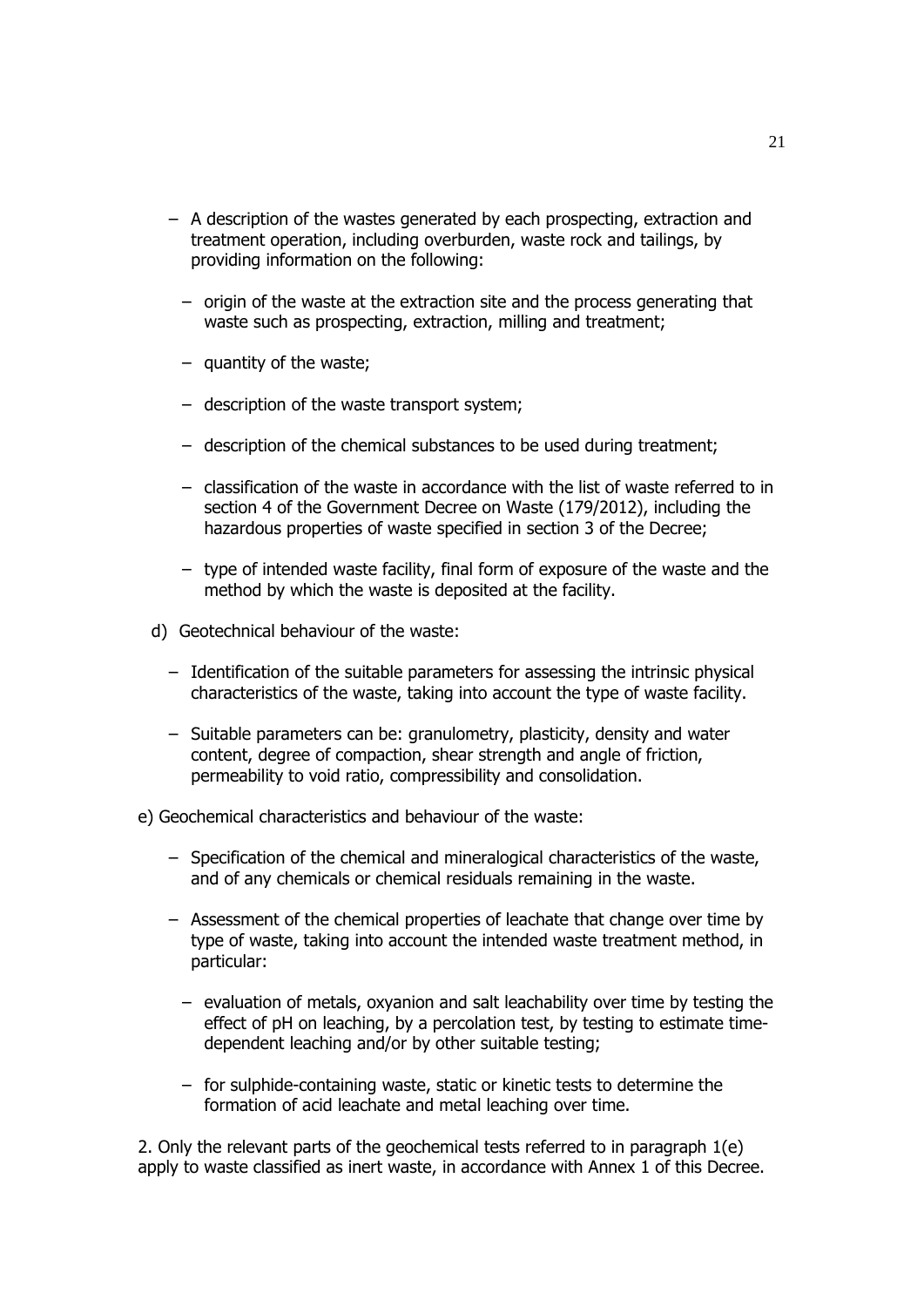# **B. Collection and assessment of information**

1. Existing investigations and studies, including existing permits, geological surveys, information concerning similar sites, lists of inert waste, appropriate certification schemes, European or national standards for similar material, which satisfy the technical requirements set out in part A, shall be used in the characterisation of the waste.

2. The quality and representativeness of all information shall be assessed and possible missing information shall be identified.

3. Where information necessary for the characterisation of the waste is missing, a sampling plan shall be drawn up in accordance with standard EN 14899 and samples shall be taken in accordance with the sampling plan. The sampling plan shall be based on the information identified as necessary, such as:

- the purpose of data collection;
- the testing programme and sampling requirements;
- sampling sites, including from a drill-core, excavation face, conveyor belt, heap, tailing area, or other relevant sites;
- procedures and recommendations for sample numbers, size, mass, description and handling.

The reliability and quality of the sampling results shall be assessed.

4. The results of the characterisation process shall be evaluated. Where necessary, additional information shall be collected following the same methodology.

22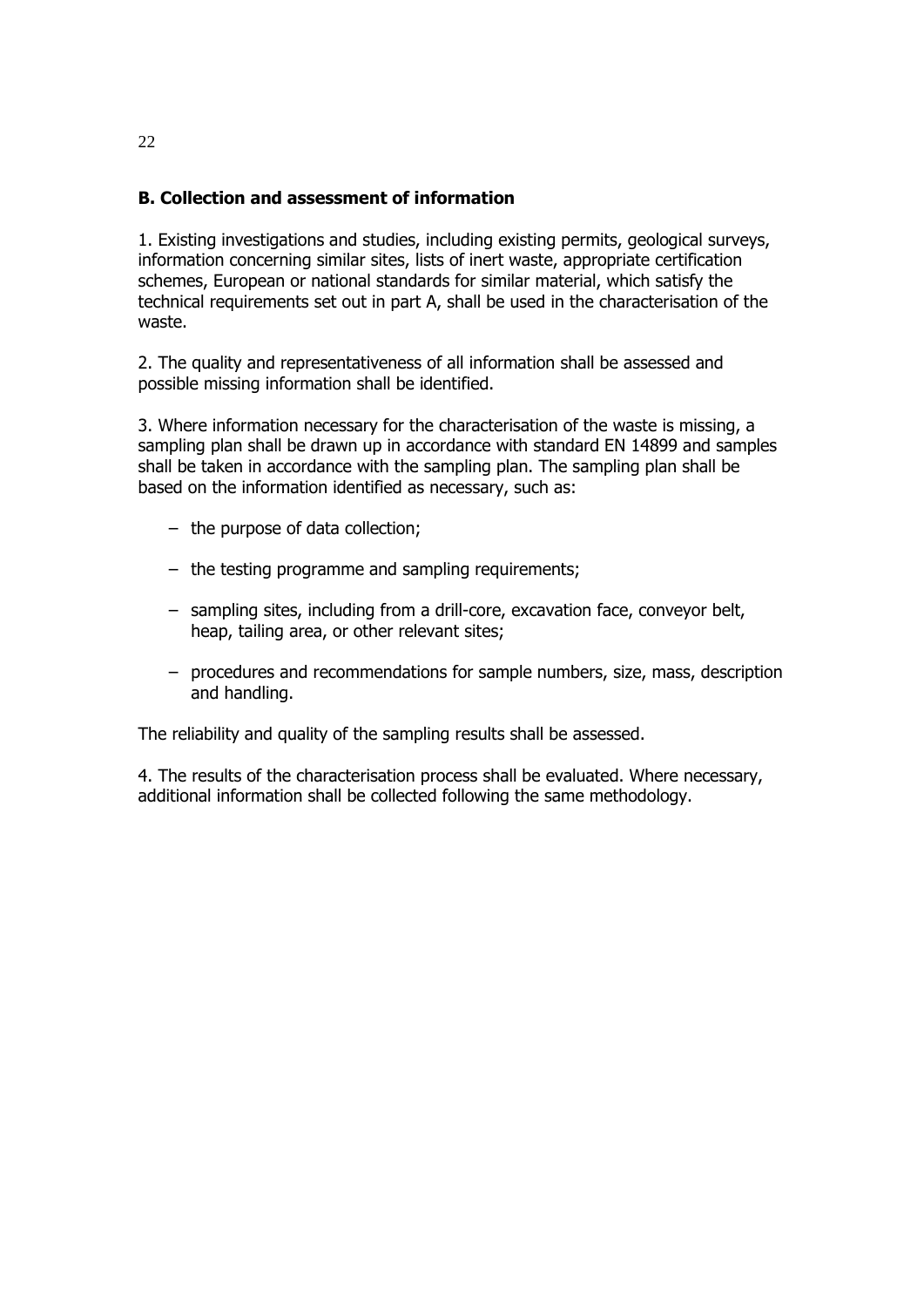Annex 4

## **Major-accident prevention policy, content of the internal emergency plan and the provision of information**

#### **A. Major-accident prevention policy and safety management system**

The following shall be taken into account in the preparation and implementation of a major-accident prevention policy and safety management system at a waste facility for extractive waste:

1. The major-accident prevention policy shall be presented in writing and it shall include the overall aims and procedures related to the control of major-accident hazards, as confirmed by the operators.

2. The safety management system shall include the part of the general management system which includes the organisational structure, responsibilities, practices, procedures, processes and resources for determining and implementing the majoraccident prevention policy. The description shall specify the name of the person in charge of the waste facility for extractive waste, and the names and areas of responsibility of assisting personnel.

- 3. The safety management system shall cover the following:
	- a) organisation and personnel: the tasks and areas of responsibility of personnel involved in the management of major-accident hazards at all organisational levels, determination of the training needs of personnel and the organisation of the training, and the involvement of employees and, where appropriate, the employees of subcontractors working at the waste facility;
	- b) identification and assessment of major-accident hazards: adoption and implementation of procedures for the systematic identification of potential major-accident hazards arising from normal or exceptional operations, and an assessment of the likelihood and severity of such hazards;
	- c) operational control: adoption and implementation of procedures and instructions for safe operation, including maintenance of the waste facility, processes, equipment and temporary stoppages;
	- d) management of change: adoption and implementation of procedures for modifying existing waste facilities or for designing new waste facilities;
	- e) planning for emergencies: adoption and implementation of procedures to identify foreseeable emergencies by systematic analysis and for the preparation, testing and review of emergency plans to respond to such emergencies;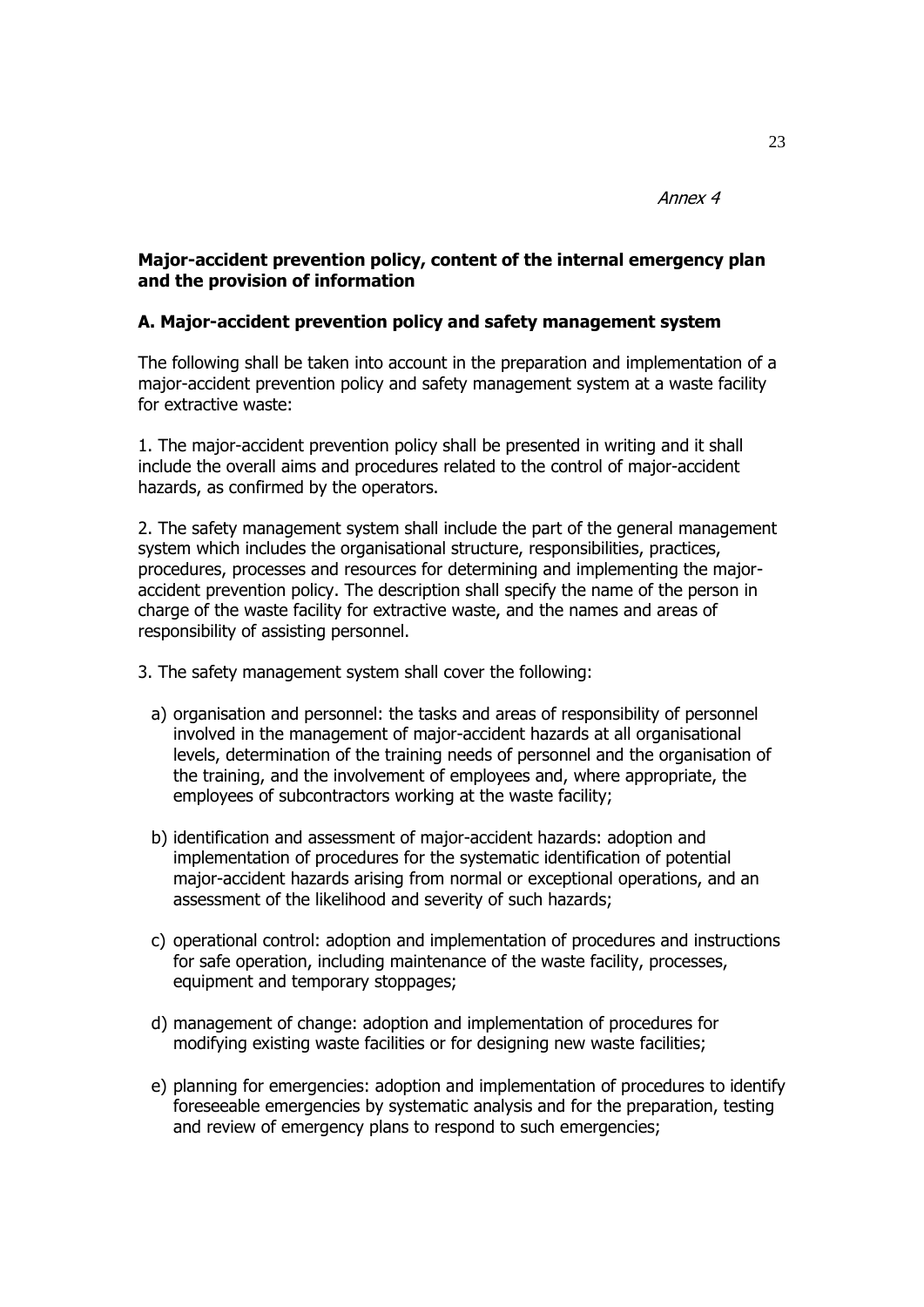- f) monitoring performance: adoption and implementation of procedures for the ongoing assessment of compliance with the objectives set by the operator's major-accident prevention policy and safety management system, and of the mechanisms for investigating and taking corrective action in the event of noncompliance; the procedures should cover the operator's system for reporting major accidents or near misses, particularly those involving failure of protective measures, and their investigation and follow-up on the basis of lessons learned;
- g) audit and review: adoption and implementation of procedures for periodic systematic assessment of the major-accident prevention policy and the effectiveness and suitability of the safety management system; the documented review of the performance of the policy and safety management system and their updating by senior management.

# **B. Content of the internal emergency plan**

The internal emergency plan shall include at least the following:

- 1. Names and tasks of the individuals who are responsible for:
	- a) the internal emergency response at the waste facility for extractive waste, and those who are authorised to initiate the emergency response;
	- b) contacts with authorities in charge of external emergency plans.

2. Description of the major-accident prevention policy and the safety management system.

3. Description of measures that shall be taken to control accidents and limit their effects, and to provide remediation following an accident, in the event of foreseeable accidents.

4. Measures taken to limit hazards to people present in the area, including an alarm system and instructions on how to behave in the event of a warning.

5. Assessment of the effects of accidents in areas outside the waste facility.

6. Procedure for reporting to the emergency services authority in the event of an accident, and a description of the information to be submitted immediately and how more detailed information is to be submitted later as soon as it becomes available.

7. Training provided for personnel and its coordination with external emergency services.

8. Support of the emergency response measures taken outside the waste facility.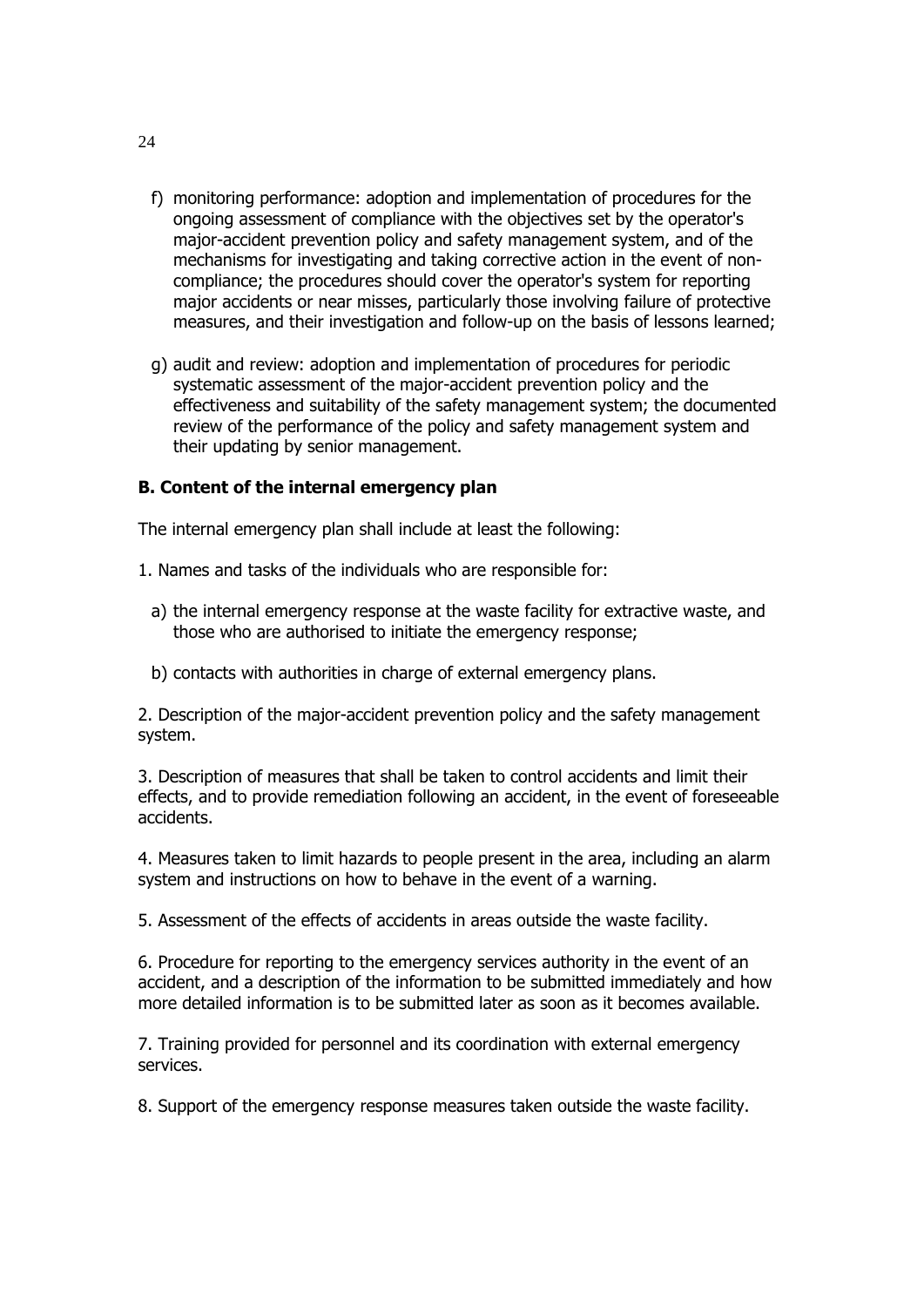### **C. Provision of information** (102/2015)

In the preparations for major accidents, at least the following information shall be provided, free of charge, to persons and associations referred to in section 115, subsection 4, of the Environmental Protection Act:

1. Name of the operator and the location and address of the waste facility for extractive waste.

2. Name and position of the person providing the information.

3. Confirmation that the operations of the waste facility are in compliance with the Environmental Protection Act and this Decree, and the permit regulations issued under them, and that the necessary information on major-accident prevention has been submitted to the appropriate authorities.

4. An explanation in clear and simple terms of the activity or operations undertaken at the site.

5. The common names, generic names or the general hazard classification of the substances and wastes deposited at the waste facility that could pose a risk of major accident, and information on the principal hazardous properties of these substances and wastes.

6. General information on the nature of major-accident hazards, including the potential effects on the surrounding population and the environment.

7. Adequate information on how the population concerned are to be warned and kept informed in the event of a major accident.

8. Adequate information on the actions that the population concerned should take, and on the behaviour they should adopt, in the event of a major accident.

9. Confirmation that the operator is required to make adequate arrangements on site and, in particular, to establish contact with the rescue services, to respond to major accidents and to minimise their effects.

10. A reference to an external emergency plan drawn up for the purpose of managing any off-site impacts of an accident, and advice to follow the instructions or requests of the rescue services in the event of an accident.

11. Details of where further relevant information can be obtained, subject to the requirements of confidentiality laid down in legislation.